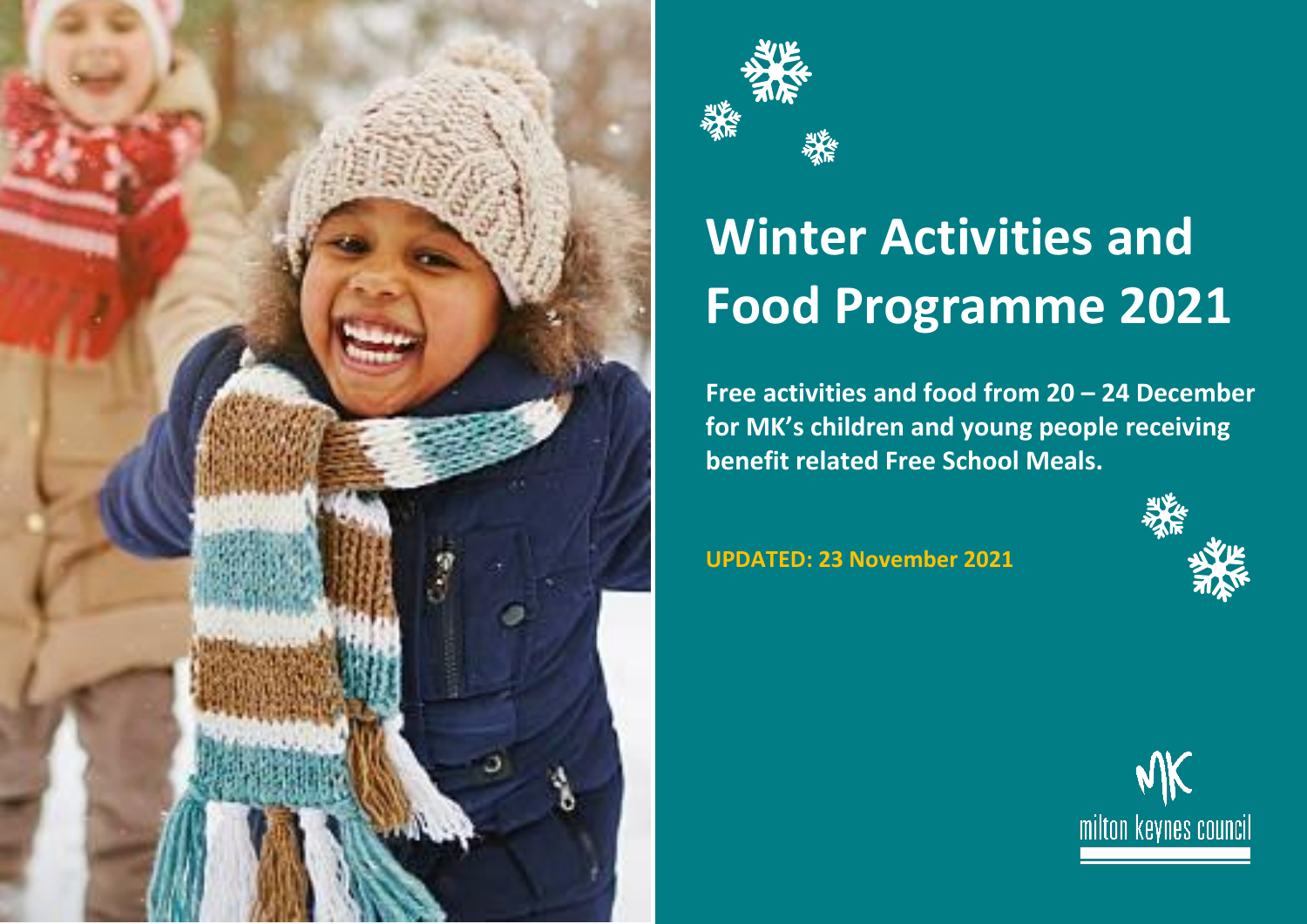| <b>MKC Music Hub</b>                                                     |                        |                                                                             |            | Moorlands Nursery, Beanhill, MK6 4LP |                                              |  |  |
|--------------------------------------------------------------------------|------------------------|-----------------------------------------------------------------------------|------------|--------------------------------------|----------------------------------------------|--|--|
| Event name                                                               | Dates available        | <b>Session time</b>                                                         | Age range  | Is food<br>provided?                 | <b>Are parents</b><br>required to<br>attend? |  |  |
| Creative Music - including<br>playing instruments,<br>composing, singing | 20, 21, 22<br>December | $10:00 - 14:00$                                                             | $7-10$ yrs |                                      | No                                           |  |  |
| Creative music for SEN children<br>(SEN - special educational<br>needs)  | 23 December            | $10:00 - 14:00$                                                             | $5-14$ yrs |                                      |                                              |  |  |
| <b>BOOKING CONTACT</b>                                                   |                        | https://miltonkeynesmusichub.co.uk/mk-music-hub-winter-music-projects-2021/ |            |                                      |                                              |  |  |

| <b>Moorlands Family Centre</b> |                                                      | Moorlands Family Centre, Beanhill, MK6 4LP |              |                      |                                              |
|--------------------------------|------------------------------------------------------|--------------------------------------------|--------------|----------------------|----------------------------------------------|
| Event name                     | Dates available                                      | <b>Session time</b>                        | Age range    | Is food<br>provided? | <b>Are parents</b><br>required to<br>attend? |
| Christmas Party                | 20 December                                          | $12:00 - 16:00$                            | $0 - 16$ yrs |                      |                                              |
| Christmas craft session        | 21 December                                          | $10:00 - 14:00$                            | $0 - 16$ yrs |                      |                                              |
| Reindeer and sensory session   | 22 December                                          | $11:00 - 15:00$                            | $0 - 16$ yrs |                      |                                              |
| Trip to Gulliver's Land        | 23 December                                          | $09:00 - 13:00$                            | $0 - 12$ yrs |                      |                                              |
| <b>BOOKING CONTACT</b>         | Elaine. Worsley@milton-keynes.gov.uk<br>01908 679819 |                                            |              |                      |                                              |



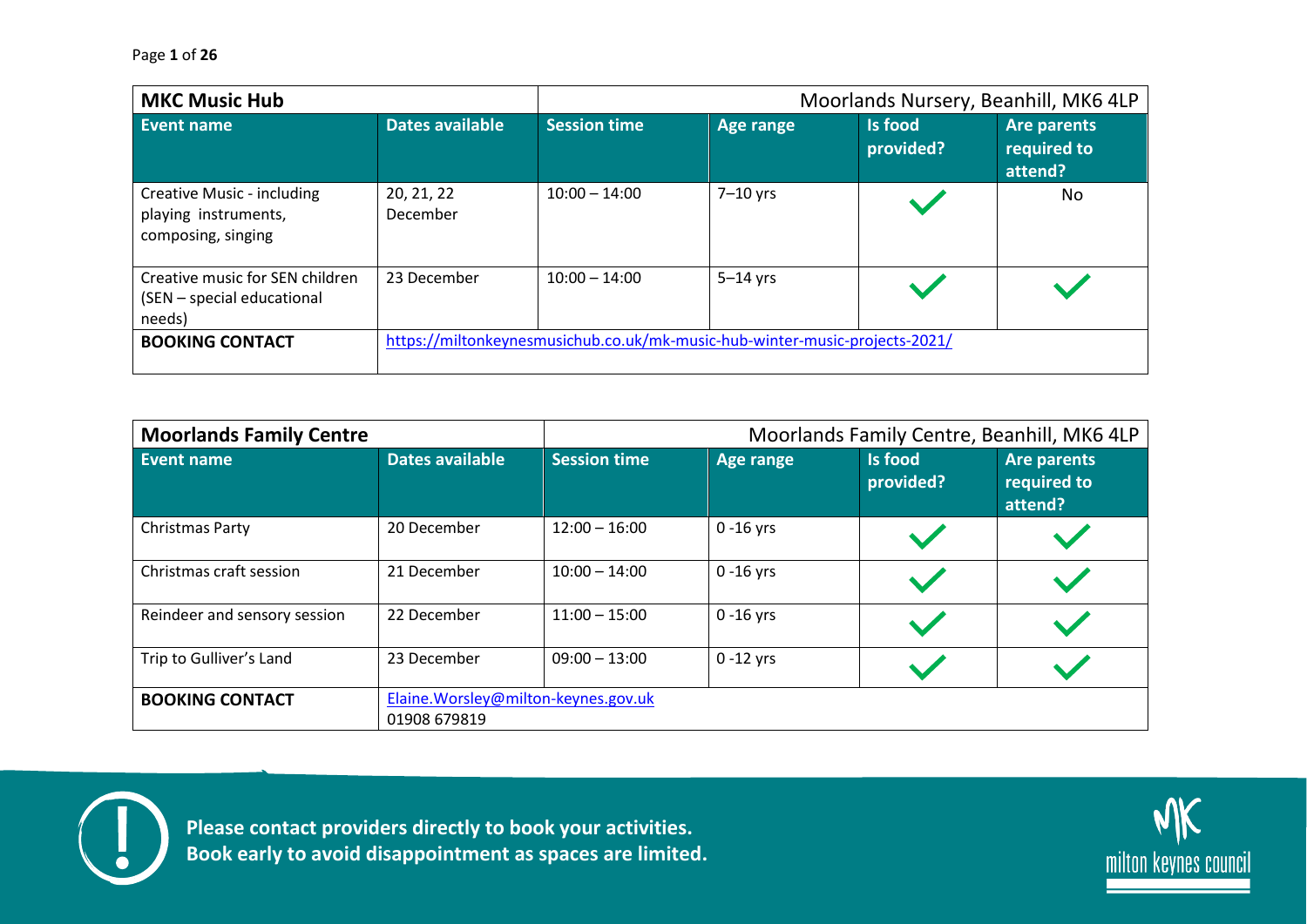| <b>Hedgerows Family Centre</b> |                        | Hedgerows Family Centre, Netherfield, MK6 4NP |              |                      |                                    |  |  |
|--------------------------------|------------------------|-----------------------------------------------|--------------|----------------------|------------------------------------|--|--|
| Event name                     | <b>Dates available</b> | <b>Session time</b>                           | Age range    | Is food<br>provided? | Are parents required<br>to attend? |  |  |
| <b>Christmas Crafts</b>        | 20 December            | $10:00 - 14:00$                               | $4 - 16$ yrs |                      |                                    |  |  |
| <b>Breakfast with Santa</b>    | 21 December            | $10:00 - 14:00$                               | $4 - 12$ yrs |                      |                                    |  |  |
| Christmas Party                | 22 December            | $11:00 - 14:00$                               | $4 - 12$ yrs |                      |                                    |  |  |
| Winter farm                    | 23 December            | $11:00 - 14:00$                               | $4 - 16$ yrs |                      |                                    |  |  |
| <b>BOOKING CONTACT</b>         |                        | Jeanna.Cooper@milton-keynes.gov.uk            |              |                      |                                    |  |  |
|                                | 01908 239000           |                                               |              |                      |                                    |  |  |

| The Saplings Children's Centre                    |                                                              | The Saplings Children's Centre, Fenny Stratford, MK2 2HB |              |                      |                                              |
|---------------------------------------------------|--------------------------------------------------------------|----------------------------------------------------------|--------------|----------------------|----------------------------------------------|
| Event name                                        | <b>Dates available</b>                                       | <b>Session time</b>                                      | Age range    | Is food<br>provided? | <b>Are parents</b><br>required to<br>attend? |
| Festive Movie at Cineworld with<br>munch box      | 20 December                                                  | $10:00 - 14:00$                                          | $0 - 16$ yrs |                      |                                              |
| Petite Ponies and crafts                          | 21 December                                                  | $10:30 - 14:30$                                          | $4 - 11$ yrs |                      |                                              |
| Christmas baking                                  | 22 December                                                  | $10:30 - 14:30$                                          | $4 - 11$ yrs |                      |                                              |
| Saplings Christmas brunch with<br>Ragdolly Anna's | 23 December                                                  | $10:30 - 14:30$                                          | $4 - 11$ yrs |                      |                                              |
| <b>BOOKING CONTACT</b>                            | Saplingschildrenscentre@milton-keynes.gov.uk<br>01908 378123 |                                                          |              |                      |                                              |



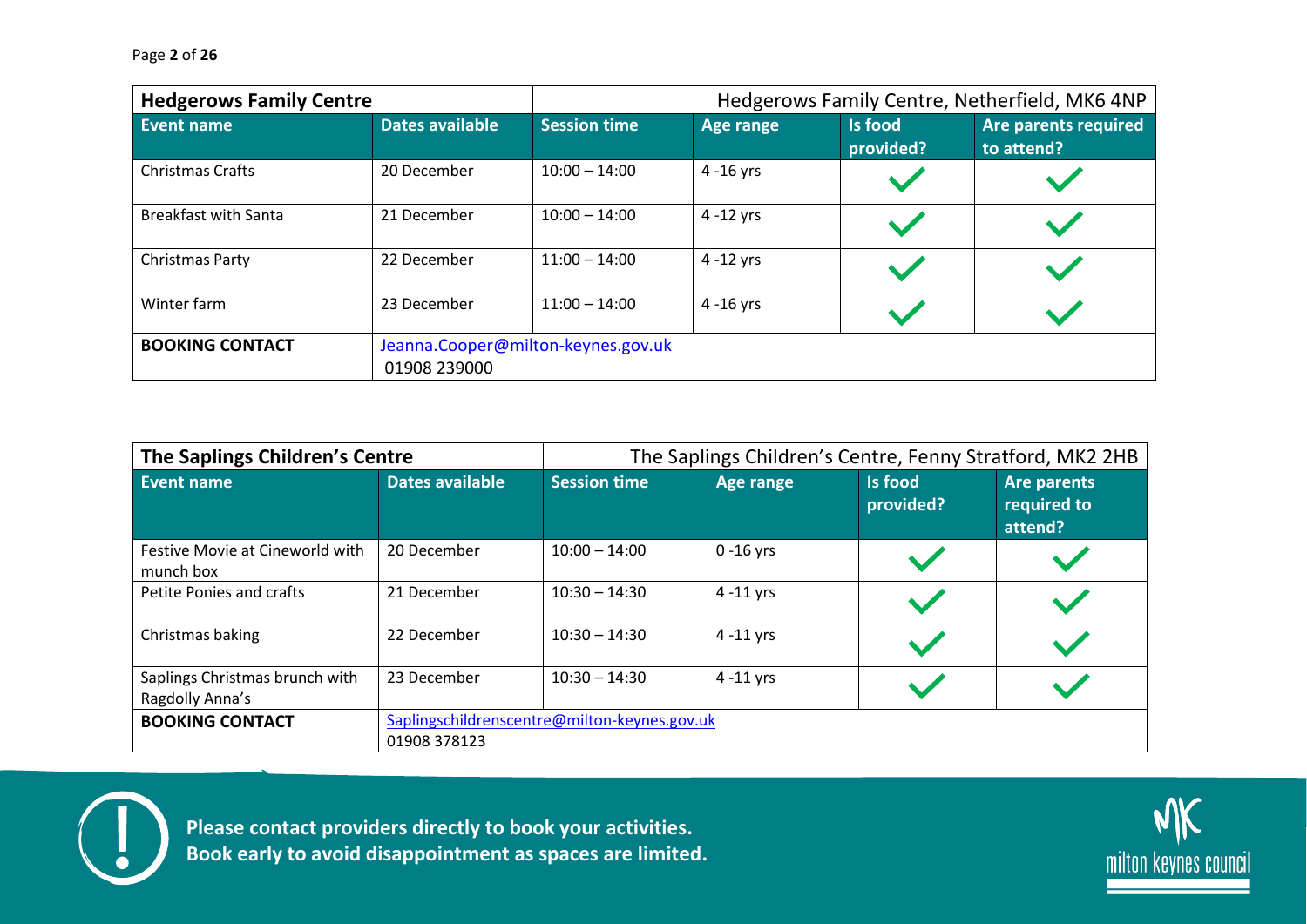| <b>Rowans Family Centre</b>                         |                                               |                     |                  |                      | Rowans Family Centre, Fuller Slade, MK11 2BD |
|-----------------------------------------------------|-----------------------------------------------|---------------------|------------------|----------------------|----------------------------------------------|
| Event name                                          | <b>Dates available</b>                        | <b>Session time</b> | <b>Age range</b> | Is food<br>provided? | <b>Are parents</b><br>required to attend?    |
| Christmas brunch, activities and<br>Char Cha Chimps | 20 December                                   | $11:00 - 15:00$     | 4 -12 yrs        |                      |                                              |
| Christmas brunch, activities and<br>Char Cha Chimps | 22 December                                   | $11:00 - 15:00$     | $4 - 12$ yrs     |                      |                                              |
| Christmas takeaway and activity<br>lunch box        | 23 December                                   | $11:00 - 15:00$     | $0 - 16$ yrs     |                      |                                              |
| <b>BOOKING CONTACT</b>                              | rowanscc@milton-keynes.gov.uk<br>01908 565852 |                     |                  |                      |                                              |

| <b>Daisychain Family Centre</b>              |                 | Daisychain Family Centre, West Bletchley, MK3 6PS |              |                      |                                       |
|----------------------------------------------|-----------------|---------------------------------------------------|--------------|----------------------|---------------------------------------|
| Event name                                   | Dates available | <b>Session time</b>                               | Age range    | Is food<br>provided? | Are parents<br>required to<br>attend? |
| Festive Movie at Cineworld with<br>munch box | 20 December     | $10:00 - 14:00$                                   | $0 - 16$ yrs |                      |                                       |
| Christmas Party                              | 22 December     | $10:00 - 14:00$                                   | $0 - 8$ yrs  |                      |                                       |
| Christmas Breakfast and gifts                | 23 December     | $09:00 - 13:00$                                   | $0 - 16$ yrs |                      |                                       |
| <b>BOOKING CONTACT</b>                       | Invite only     |                                                   |              |                      |                                       |



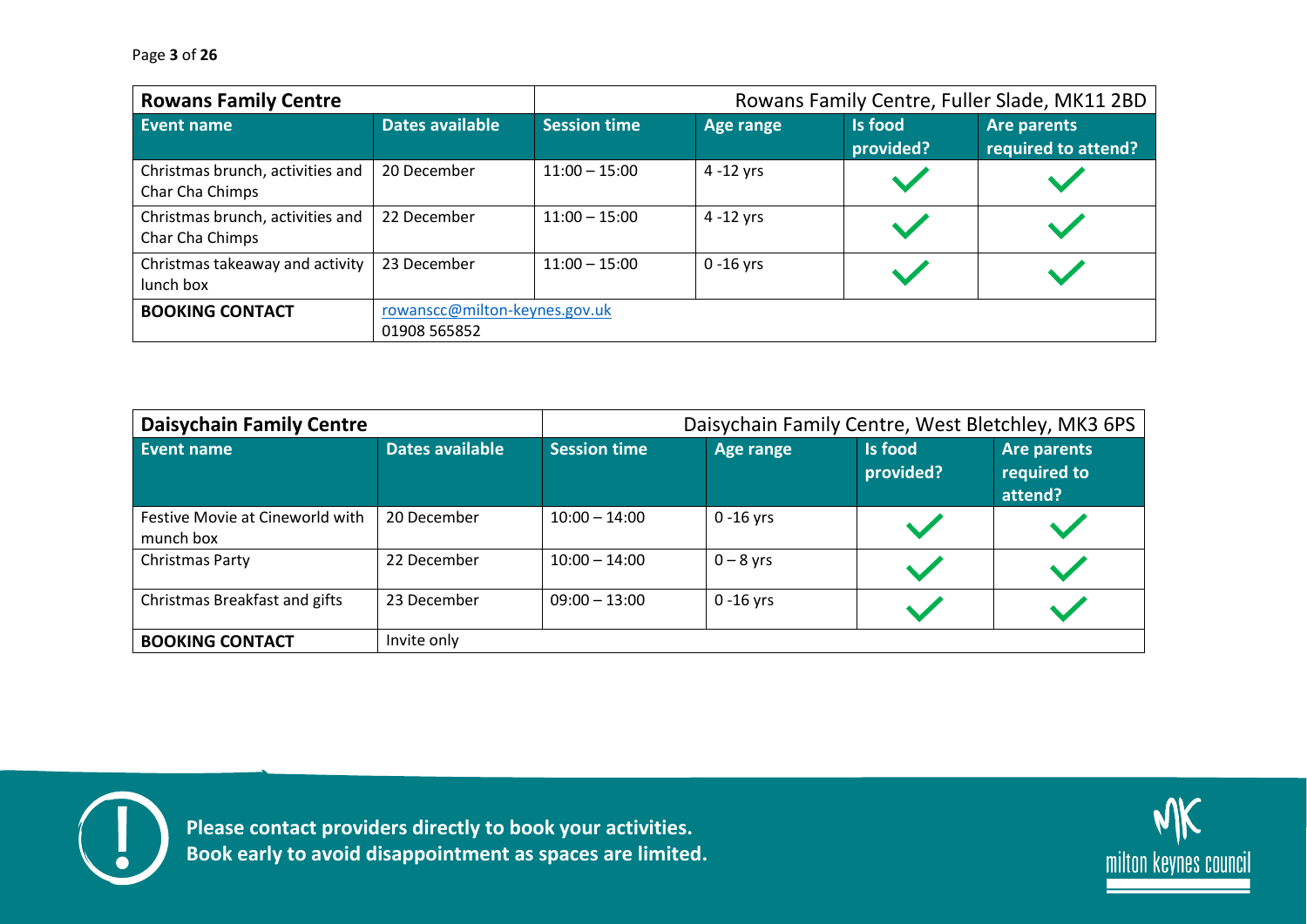| The Windmill Children's Centre                               |                 | The Windmill Children's Centre, New Bradwell, MK13 0BQ |              |                      |                                           |
|--------------------------------------------------------------|-----------------|--------------------------------------------------------|--------------|----------------------|-------------------------------------------|
| Event name                                                   | Dates available | <b>Session time</b>                                    | Age range    | Is food<br>provided? | <b>Are parents</b><br>required to attend? |
| Christmas Crafts and packed<br><b>lunches</b>                | 20 December     | $10:00 - 14:00$                                        | $0 - 12$ yrs |                      |                                           |
| Living nativity and packed<br><b>lunches</b>                 | 21 December     | $14:30 - 16:30$                                        | $0 - 12$ yrs |                      |                                           |
| Craft activity and packed lunch<br>to collect and do at home | 22 December     | $12:00 - 13:00$                                        | $0 - 12$ yrs |                      |                                           |
| Christmas brunch with Ragdolly<br>Annas                      | 23 December     | $10:00 - 14:00$                                        | $0 - 12$ yrs |                      |                                           |
| <b>BOOKING CONTACT</b>                                       | 01908 312473    | Thewindmillchildrenscentre@milton-keynes.gov.uk        |              |                      |                                           |

| <b>Pebbles Children's Centre</b>             |                 | Pebbles Children's Centre, Fishermead, MK6 2LP |              |                             |                                           |
|----------------------------------------------|-----------------|------------------------------------------------|--------------|-----------------------------|-------------------------------------------|
| Event name                                   | Dates available | <b>Session time</b>                            | Age range    | <b>Is food</b><br>provided? | <b>Are parents</b><br>required to attend? |
| Festive Movie at Cineworld with<br>munch box | 20 December     | $12:00 - 16:00$                                | $4 - 12$ yrs |                             |                                           |
| <b>Brunch with Father Christmas</b>          | 21 December     | $09:00 - 13:00$                                | $4 - 12$ yrs |                             |                                           |
| Christmas lunch with cooking                 | 22 December     | $10:00 - 14:00$                                | $4 - 12$ yrs |                             |                                           |
| Christmas crafting with lunch                | 23 December     | $10:00 - 14:00$                                | $4 - 12$ yrs |                             |                                           |
| <b>BOOKING CONTACT</b>                       | 01908 240556    | pebbleschildrenscentre@milton-keynes.gov.uk    |              |                             |                                           |



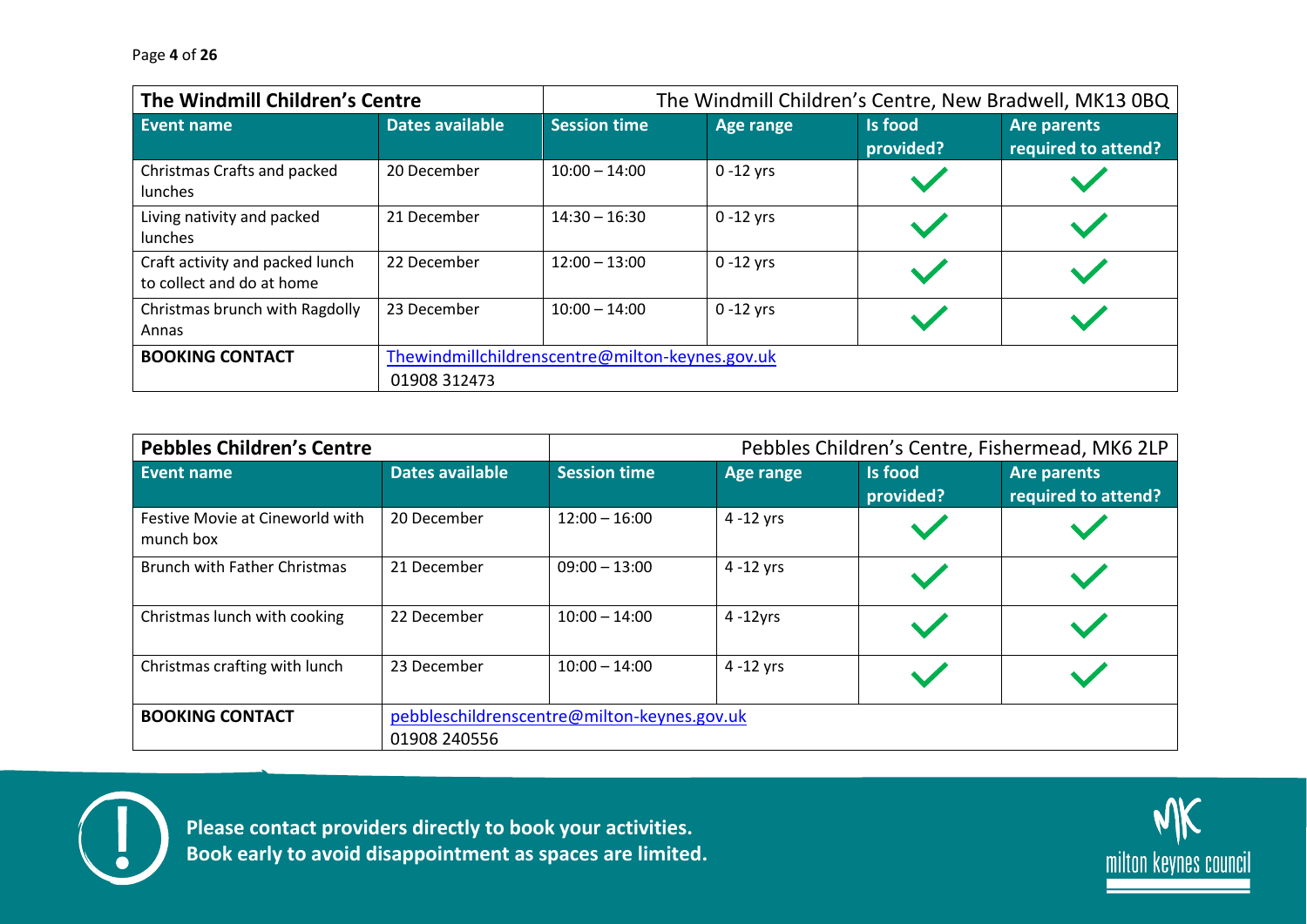| <b>Sunshine Children Centre</b>                             |                                                              | Sunshine Children Centre, Furzton, MK4 1EZ |             |                             |                                       |
|-------------------------------------------------------------|--------------------------------------------------------------|--------------------------------------------|-------------|-----------------------------|---------------------------------------|
| Event name                                                  | Dates available                                              | <b>Session time</b>                        | Age range   | <b>Is food</b><br>provided? | Are parents<br>required to<br>attend? |
| Christmas Crafts with Lunch                                 | 20 December                                                  | $10:00 - 14:00$                            | $4 - 8$ yrs |                             |                                       |
| Activity pack and packed lunch to<br>collect and do at home | 21 December                                                  | $11:00 - 12:00$                            | $4 - 8$ yrs |                             |                                       |
| Festive family lunch and<br>activities                      | 22 December                                                  | $10:00 - 14:00$                            | $4 - 8$ yrs |                             |                                       |
| Activity pack and packed lunch to<br>collect and do at home | 23 December                                                  | $11:00 - 12:00$                            | $4 - 8$ yrs |                             |                                       |
| <b>BOOKING CONTACT</b>                                      | sunshinechildrenscentre@milton-keynes.gov.uk<br>01908 508566 |                                            |             |                             |                                       |

| <b>Conniburrow Children's Centre</b>                        |                                                                 | Conniburrow Children's Centre, Conniburrow, MK14 7DU |                  |                      |                                       |
|-------------------------------------------------------------|-----------------------------------------------------------------|------------------------------------------------------|------------------|----------------------|---------------------------------------|
| <b>Event name</b>                                           | Dates available                                                 | <b>Session time</b>                                  | <b>Age range</b> | Is food<br>provided? | Are parents<br>required to<br>attend? |
| Festive Movie at Cineworld with<br>munch box                | 20 December                                                     | $12:30 - 16:30$                                      | $4 - 11$ yrs     |                      |                                       |
| Festive Baking and Live nativity<br>farm                    | 21 December                                                     | $11:00 - 15:00$                                      | $4 - 11$ yrs     |                      |                                       |
| Festive Party with Father<br>Christmas                      | 22 December                                                     | $10:30 - 14:30$                                      | $4 - 11$ yrs     |                      |                                       |
| Festive Craft and packed lunch<br>to collect and do at home | 23 December                                                     | $11:00 - 13:00$                                      | $4 - 11$ yrs     |                      |                                       |
| <b>BOOKING CONTACT</b>                                      | conniburrowchildrenscentre@milton-keynes.gov.uk<br>01908 675575 |                                                      |                  |                      |                                       |



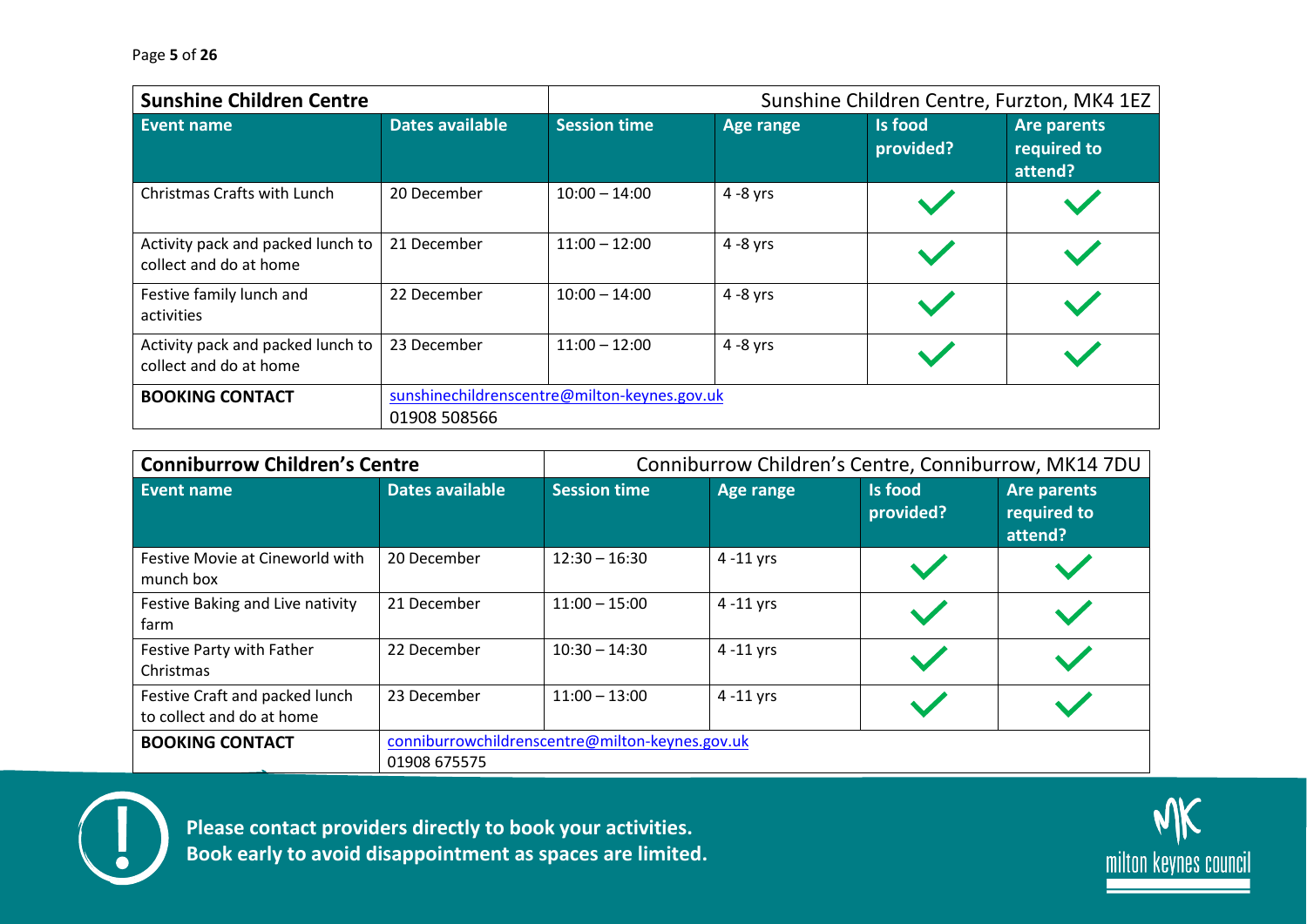| <b>Robins Children Centre</b>             |                                                            |                     |                  | Robins Children Centre, Glovers Lanes, MK13 7QL |                                       |
|-------------------------------------------|------------------------------------------------------------|---------------------|------------------|-------------------------------------------------|---------------------------------------|
| Event name                                | <b>Dates available</b>                                     | <b>Session time</b> | <b>Age range</b> | <b>Is food</b><br>provided?                     | Are parents<br>required to<br>attend? |
| Little Robins after school Club           | 20 December                                                | $09:00 - 18:00$     | $4 - 12$ yrs     |                                                 |                                       |
| Little Robins after school Club           | 21 December                                                | $09:00 - 18:00$     | $4 - 12$ yrs     |                                                 |                                       |
| Christmas Party, crafts and<br>activities | 22 December                                                | $10:00 - 14:00$     | $4 - 6$ yrs      |                                                 |                                       |
| <b>BOOKING CONTACT</b>                    | robinschildrenscentre@milton-keynes.gov.uk<br>01908 318758 |                     |                  |                                                 |                                       |

| <b>Squirrels Children Centre</b>                                    |                                                               |                     |              | Squirrels Children Centre, Stantonbury, MK14 6BB |                                              |
|---------------------------------------------------------------------|---------------------------------------------------------------|---------------------|--------------|--------------------------------------------------|----------------------------------------------|
| Event name                                                          | <b>Dates available</b>                                        | <b>Session time</b> | Age range    | <b>Is food</b><br>provided?                      | <b>Are parents</b><br>required to<br>attend? |
| Live Nativity Farm and Activity<br>pack to collect and do at home.  | 20 December                                                   | $11:00 - 13:00$     | $4 - 11$ yrs |                                                  |                                              |
| Festive Movie at Cineworld with<br>munch box                        | 21 December                                                   | $12:00 - 16:00$     | $4 - 11$ yrs |                                                  |                                              |
| Festive activity pack and packed<br>lunch to collect and do at home | 23 December                                                   | $10:30 - 11:30$     | $4 - 11$ yrs |                                                  |                                              |
| <b>BOOKING CONTACT</b>                                              | squirrelschildrenscentre@milton-keynes.gov.uk<br>01908 317863 |                     |              |                                                  |                                              |



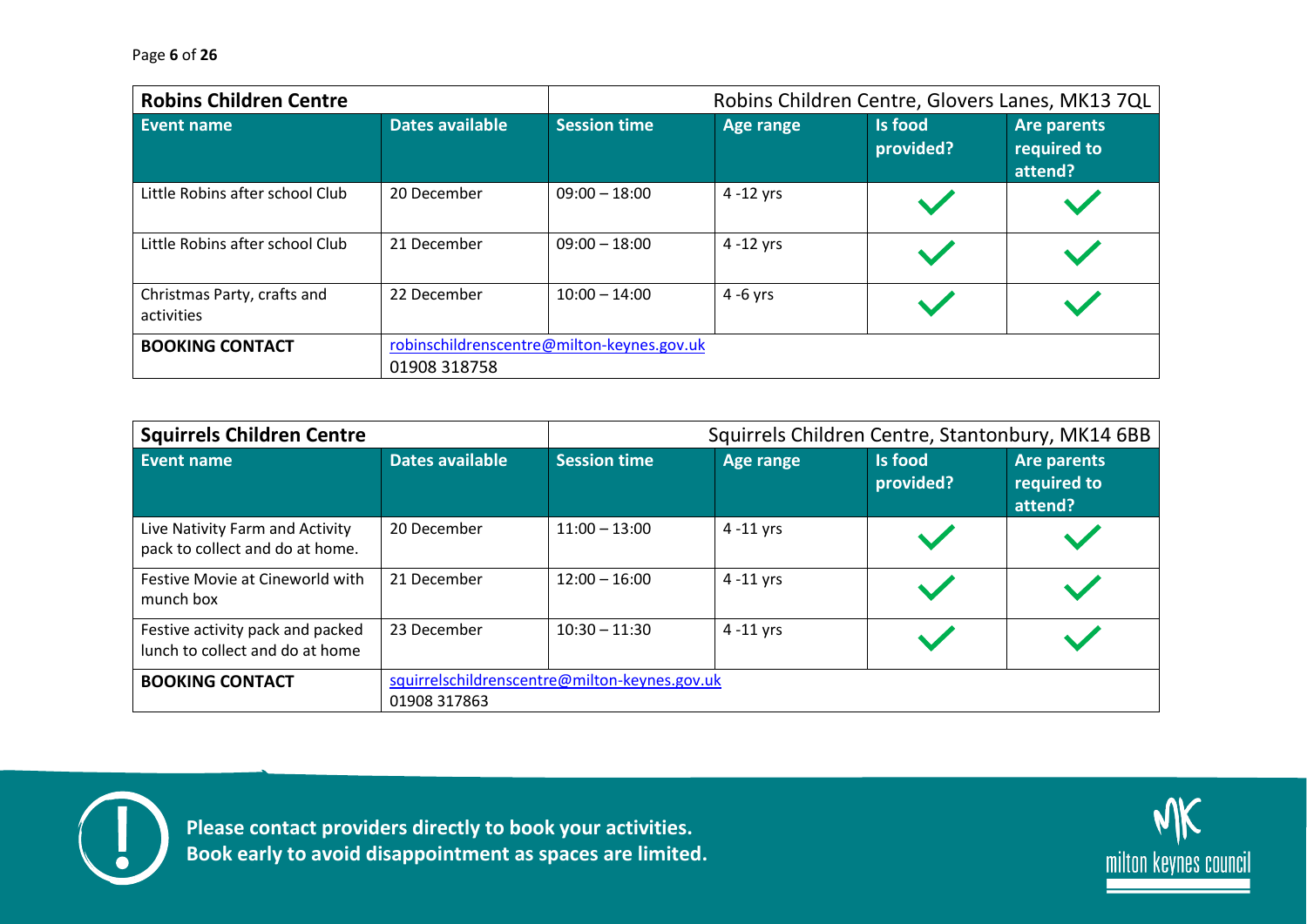| <b>Seedlings Children Centre</b>                            |                                                               |                     | Seedlings Children Centre, Grange Farm, MK8 OPZ |                      |                                              |
|-------------------------------------------------------------|---------------------------------------------------------------|---------------------|-------------------------------------------------|----------------------|----------------------------------------------|
| Event name                                                  | <b>Dates available</b>                                        | <b>Session time</b> | <b>Age range</b>                                | Is food<br>provided? | <b>Are parents</b><br>required to<br>attend? |
| Christmas arts and crafts                                   | 20 December                                                   | $10:00 - 14:00$     | $4 - 8$ yrs                                     |                      |                                              |
| Activity pack and packed lunch to<br>collect and do at home | 21 December                                                   | $10:00 - 14:00$     | $4 - 8$ yrs                                     |                      |                                              |
| Christmas Café with Ragdolly<br>Anna's                      | 22 December                                                   | $10:00 - 14:00$     | $4 - 8$ yrs                                     |                      |                                              |
| <b>BOOKING CONTACT</b>                                      | seedlingschildrenscentre@milton-keynes.gov.uk<br>01908 503736 |                     |                                                 |                      |                                              |

| <b>Rainbow Children's Centre</b>           |                                                             |                     |              |                      | Rainbow Children's Centre, Bradville, MK13 7BQ |
|--------------------------------------------|-------------------------------------------------------------|---------------------|--------------|----------------------|------------------------------------------------|
| Event name                                 | <b>Dates available</b>                                      | <b>Session time</b> | Age range    | Is food<br>provided? | Are parents<br>required to attend?             |
| Christmas movie, pizza and<br>reindeer bag | 21 December                                                 | $15:30 - 18:30$     | $0 - 11$ yrs |                      |                                                |
| Christmas Party with Karaoke               | 22 December                                                 | $12:00 - 16:00$     | $0 - 11$ yrs |                      |                                                |
| <b>BOOKING CONTACT</b>                     | rainbowchildrenscentre@milton-keynes.gov.uk<br>01908 227925 |                     |              |                      |                                                |



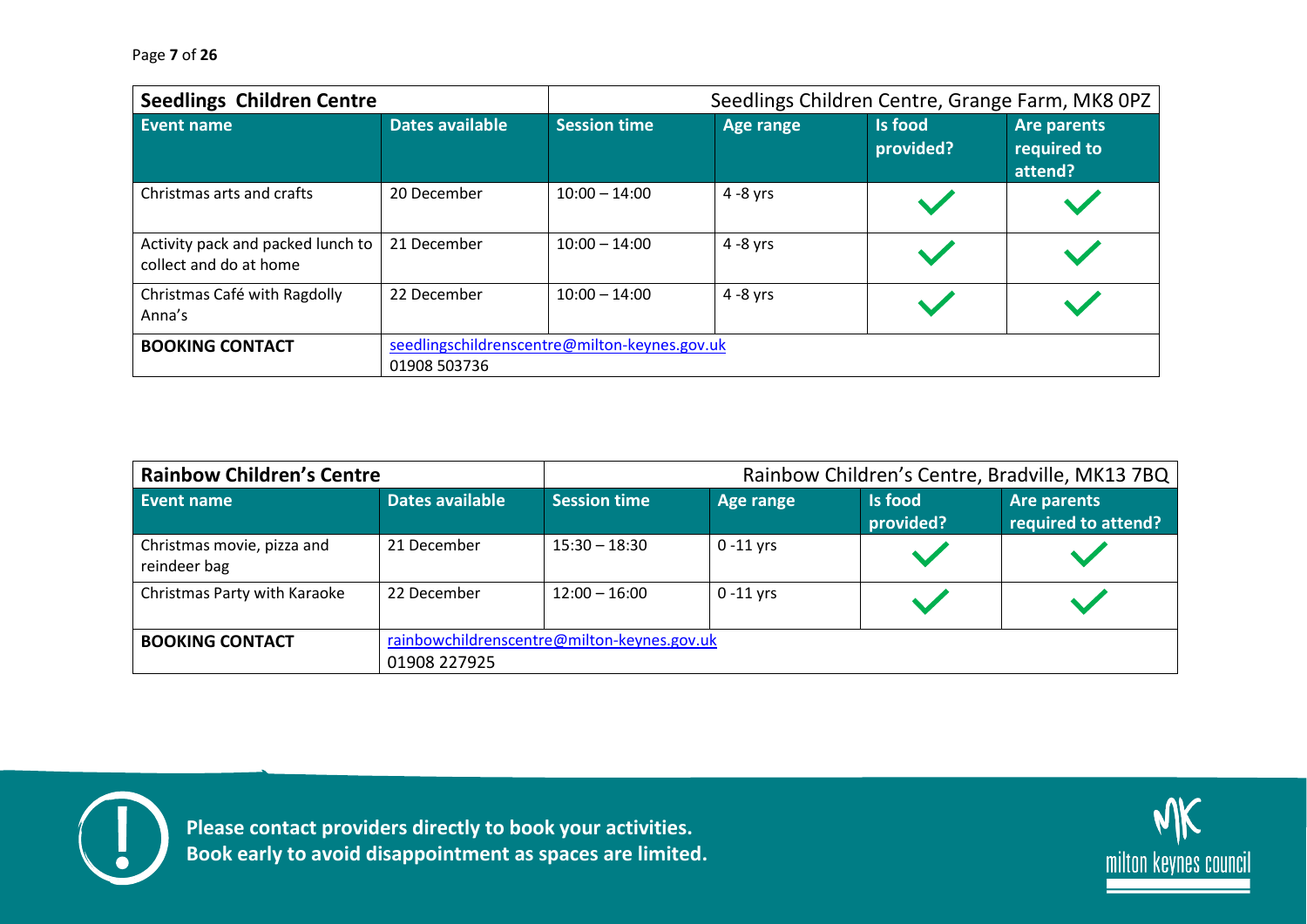Page **8** of **26**

| <b>Tickford Meadow Children Centre</b>      |                 | Tickford Meadow Children Centre, Thames Drive, MK16 9DS |                  |                      |                                              |  |  |
|---------------------------------------------|-----------------|---------------------------------------------------------|------------------|----------------------|----------------------------------------------|--|--|
| Event name                                  | Dates available | <b>Session time</b>                                     | <b>Age range</b> | Is food<br>provided? | <b>Are parents</b><br>required to<br>attend? |  |  |
| Reindeer visit to centre & Craft<br>Session | 20 December     | $12:00 - 14:00$                                         | $4 - 11$ yrs     |                      |                                              |  |  |
| <b>Christmas Fun Activities</b>             | 22 December     | $12:00 - 15:30$                                         | $4 - 11$ yrs     |                      |                                              |  |  |
| <b>Christmas Crafts</b>                     | 23 December     | $13:00 - 16:00$                                         | $4 - 11$ yrs     |                      |                                              |  |  |
| <b>BOOKING CONTACT</b>                      | 01908 217135    | tickfordmeadowchildrenscentre@milton-keynes.gov.uk      |                  |                      |                                              |  |  |

| <b>Little Owls Children Centre</b>      |                                                                | Little Owls Children Centre, Oxley Park, MK4 4TA |             |                             |                                              |  |
|-----------------------------------------|----------------------------------------------------------------|--------------------------------------------------|-------------|-----------------------------|----------------------------------------------|--|
| Event name                              | <b>Dates available</b>                                         | <b>Session time</b>                              | Age range   | <b>Is food</b><br>provided? | <b>Are parents</b><br>required to<br>attend? |  |
| <b>Entertainer with Christmas Party</b> | 20 December                                                    | $10:00 - 14:00$                                  | $4 - 8$ yrs |                             |                                              |  |
| <b>Collection of Activity Packs</b>     | 21 December                                                    | $10:00 - 12:00$                                  | $4 - 8$ yrs |                             |                                              |  |
| <b>Collection of Activity Packs</b>     | 22 December                                                    | $10:00 - 12:00$                                  | $4 - 8$ yrs |                             |                                              |  |
| Nativity farm                           | 23 December                                                    | $10:00 - 12:00$                                  | $4 - 8$ yrs |                             |                                              |  |
| <b>BOOKING CONTACT</b>                  | Littleowlschildrenscentre@milton-keynes.gov.uk<br>01908 520261 |                                                  |             |                             |                                              |  |



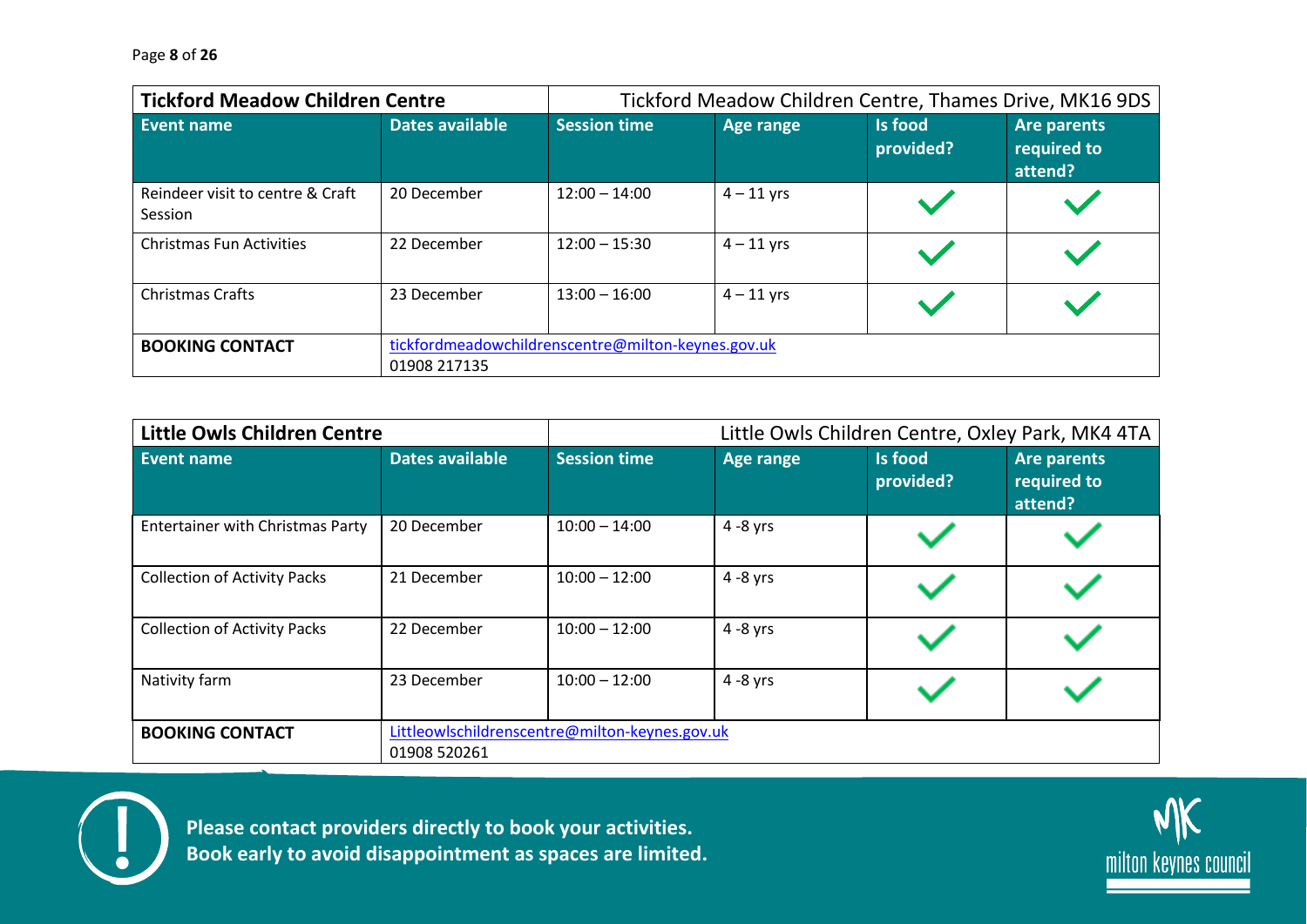Page **9** of **26**

| <b>Hummingbird Children Centre</b>                                          |                 |                                    | Hummingbird Children Centre, Broughton, MK10 9LS |                             |                                       |  |  |
|-----------------------------------------------------------------------------|-----------------|------------------------------------|--------------------------------------------------|-----------------------------|---------------------------------------|--|--|
| Event name                                                                  | Dates available | <b>Session time</b>                | Age range                                        | <b>Is food</b><br>provided? | Are parents<br>required to<br>attend? |  |  |
| Christmas brunch, Christmas<br>party games, Christmas Advent<br>walk        | 20 December     | $10:30 - 14:30$                    | $0 - 10$ yrs                                     |                             |                                       |  |  |
| Christmas brunch, Christmas<br>crafts, Christmas Advent<br>walk/party games | 22 December     | $10:30 - 14:30$                    | $0 - 10$ yrs                                     |                             |                                       |  |  |
| <b>BOOKING CONTACT</b>                                                      | 01908 609609    | Kellie.harris@milton-keynes.gov.uk |                                                  |                             |                                       |  |  |



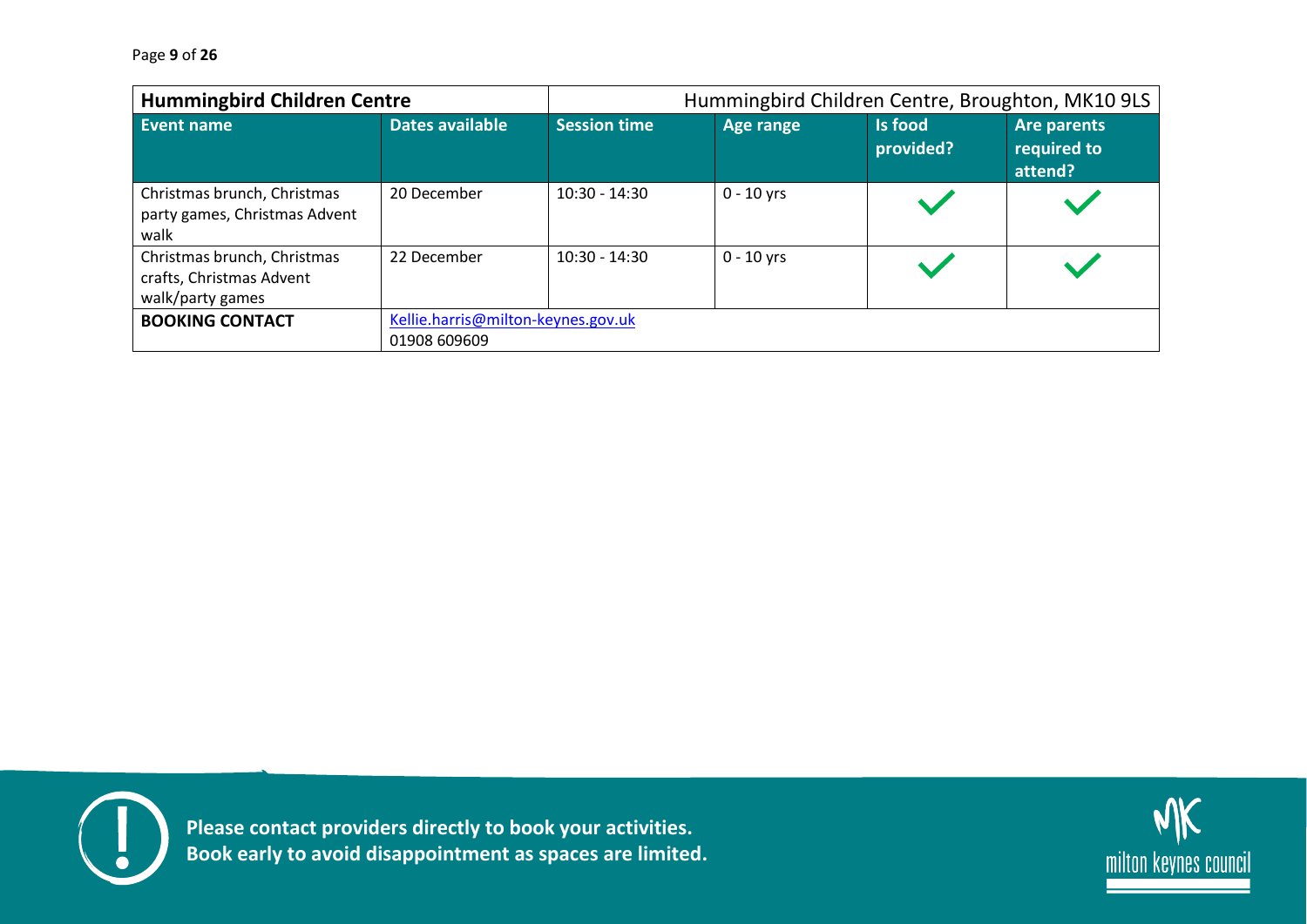| <b>5 On It Foundation</b>                                                                                                                                                                                                                                                                                                                                                                                                                                                                                                                                         |                                    | The Ridgeway Centre, Featherstone Road, MK12 5TH |                              |                      |                                           |
|-------------------------------------------------------------------------------------------------------------------------------------------------------------------------------------------------------------------------------------------------------------------------------------------------------------------------------------------------------------------------------------------------------------------------------------------------------------------------------------------------------------------------------------------------------------------|------------------------------------|--------------------------------------------------|------------------------------|----------------------|-------------------------------------------|
| <b>Event name</b>                                                                                                                                                                                                                                                                                                                                                                                                                                                                                                                                                 | <b>Dates available</b>             | <b>Session time</b>                              | <b>Age range</b>             | Is food<br>provided? | <b>Are parents</b><br>required to attend? |
| Olympic themed games days<br>alongside interactive healthy<br>lifestyle webapp game for<br>children aged 6-11 years old<br>during the Christmas.<br>Children are taken on a digital<br>adventure through Nutri<br>Troops fictional world, filled<br>with characters linked to<br>health and unhealthy<br>lifestyles, combining the<br>impact of both activity and<br>nutrition.<br>Children are empowered to<br>become Healthy Heroes as<br>they undertake our in-game &<br>real-world challenges and<br>learn the importance and<br>benefits of living an active | 21, 22 December<br>21, 22 December | $08:30 - 12:30$<br>$12:30 - 16:30$               | $6 - 11$ yrs<br>$6 - 11$ yrs |                      | No<br>No                                  |
| healthy life<br><b>BOOKING CONTACT</b>                                                                                                                                                                                                                                                                                                                                                                                                                                                                                                                            | Website: www.5onit.co.uk           |                                                  |                              |                      |                                           |
|                                                                                                                                                                                                                                                                                                                                                                                                                                                                                                                                                                   |                                    |                                                  |                              |                      |                                           |



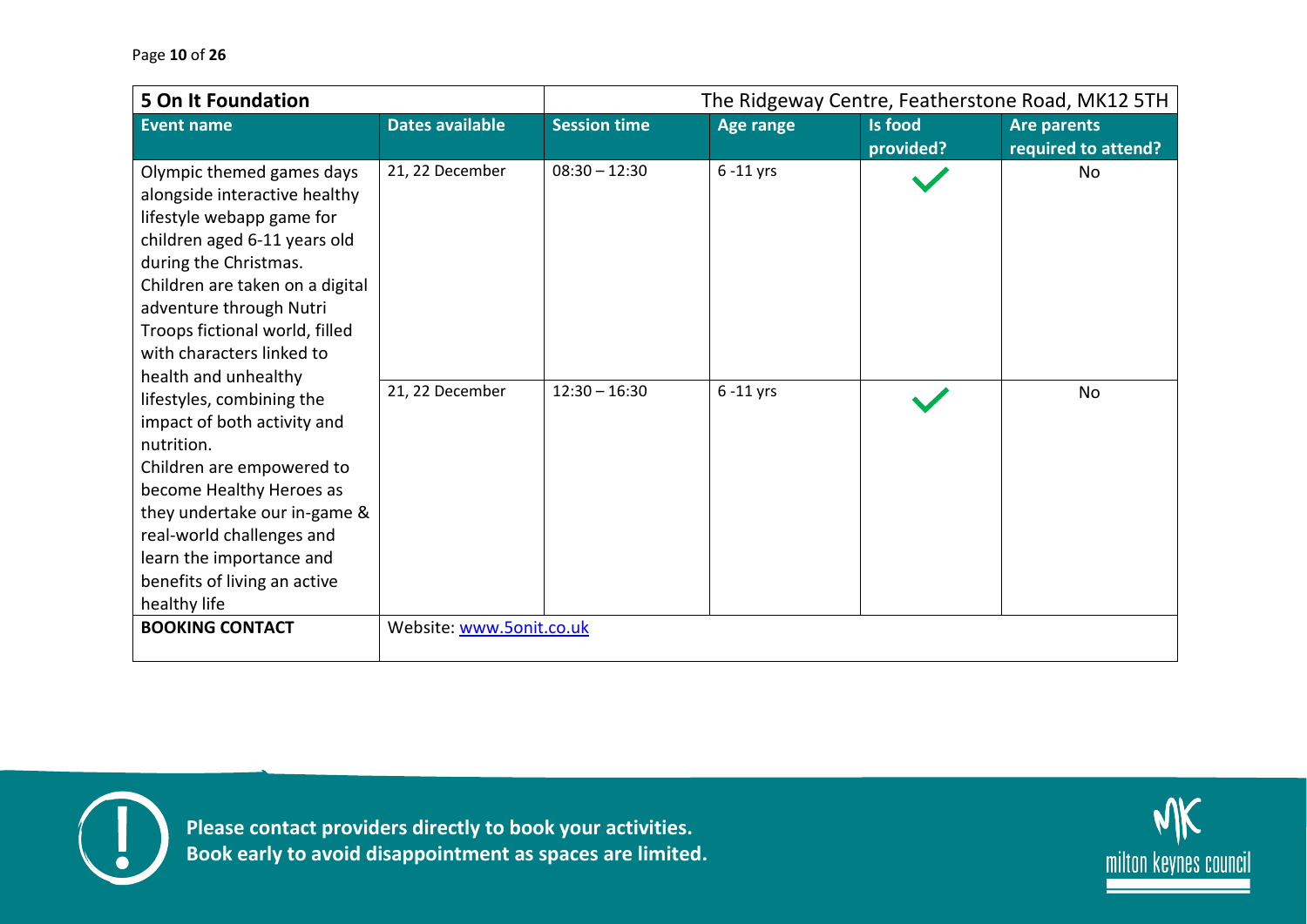| <b>All People Active</b>   |                            |                                                        |              |                      | <b>Various Locations</b>           |  |  |
|----------------------------|----------------------------|--------------------------------------------------------|--------------|----------------------|------------------------------------|--|--|
| Event name                 | Dates available            | <b>Session time</b>                                    | Age range    | Is food<br>provided? | Are parents<br>required to attend? |  |  |
| APA Fit and Fed            | 20, 21, 22, 23<br>December | $10:00 - 14:30$                                        | $6 - 11$ yrs |                      | No                                 |  |  |
| Langland Community School, |                            |                                                        |              |                      |                                    |  |  |
| Netherfield, MK6 4HA       |                            |                                                        |              |                      |                                    |  |  |
| APA Fit and Fed            | 20, 21, 22, 23             | $10:00 - 14:30$                                        | 8 -14 yrs    |                      | No.                                |  |  |
|                            | December                   |                                                        |              |                      |                                    |  |  |
| Sir Herbert Leon Academy,  |                            |                                                        |              |                      |                                    |  |  |
| Bletchley, MK2 3HQ         |                            |                                                        |              |                      |                                    |  |  |
| <b>BOOKING CONTACT</b>     |                            | Website: www.allpeopleactive.com (online booking form) |              |                      |                                    |  |  |
|                            |                            | Phone Number: 07739840717                              |              |                      |                                    |  |  |
|                            |                            | Email address: allpeopleactive@gmail.com               |              |                      |                                    |  |  |

| Safari Health Hub      |                            |                                                                             |             | 6B, 11 Second Avenue, Bletchley, MK1 1ED |                                    |  |  |  |
|------------------------|----------------------------|-----------------------------------------------------------------------------|-------------|------------------------------------------|------------------------------------|--|--|--|
| Event name             | <b>Dates available</b>     | <b>Session time</b>                                                         | Age range   | <b>Is food</b><br>provided?              | Are parents<br>required to attend? |  |  |  |
| Safari Ninja Club      | 20, 21, 22, 23<br>December | $08:30 - 12:30$                                                             | $5 - 8$ yrs |                                          | No                                 |  |  |  |
| Safari Ninja Club      | 20, 21, 22, 23<br>December | $13:00 - 17:00$                                                             | $5 - 8$ yrs |                                          | <b>No</b>                          |  |  |  |
| <b>BOOKING CONTACT</b> |                            | Website: www.safarihealthhub.com/winter-activites/                          |             |                                          |                                    |  |  |  |
|                        |                            | https://safarihealthhub.clubm.mobi/Member/Joining.mvc (online booking form) |             |                                          |                                    |  |  |  |
|                        | Phone Number: 01908 299299 |                                                                             |             |                                          |                                    |  |  |  |
|                        |                            | Email address: info@safarihealthhub.com                                     |             |                                          |                                    |  |  |  |



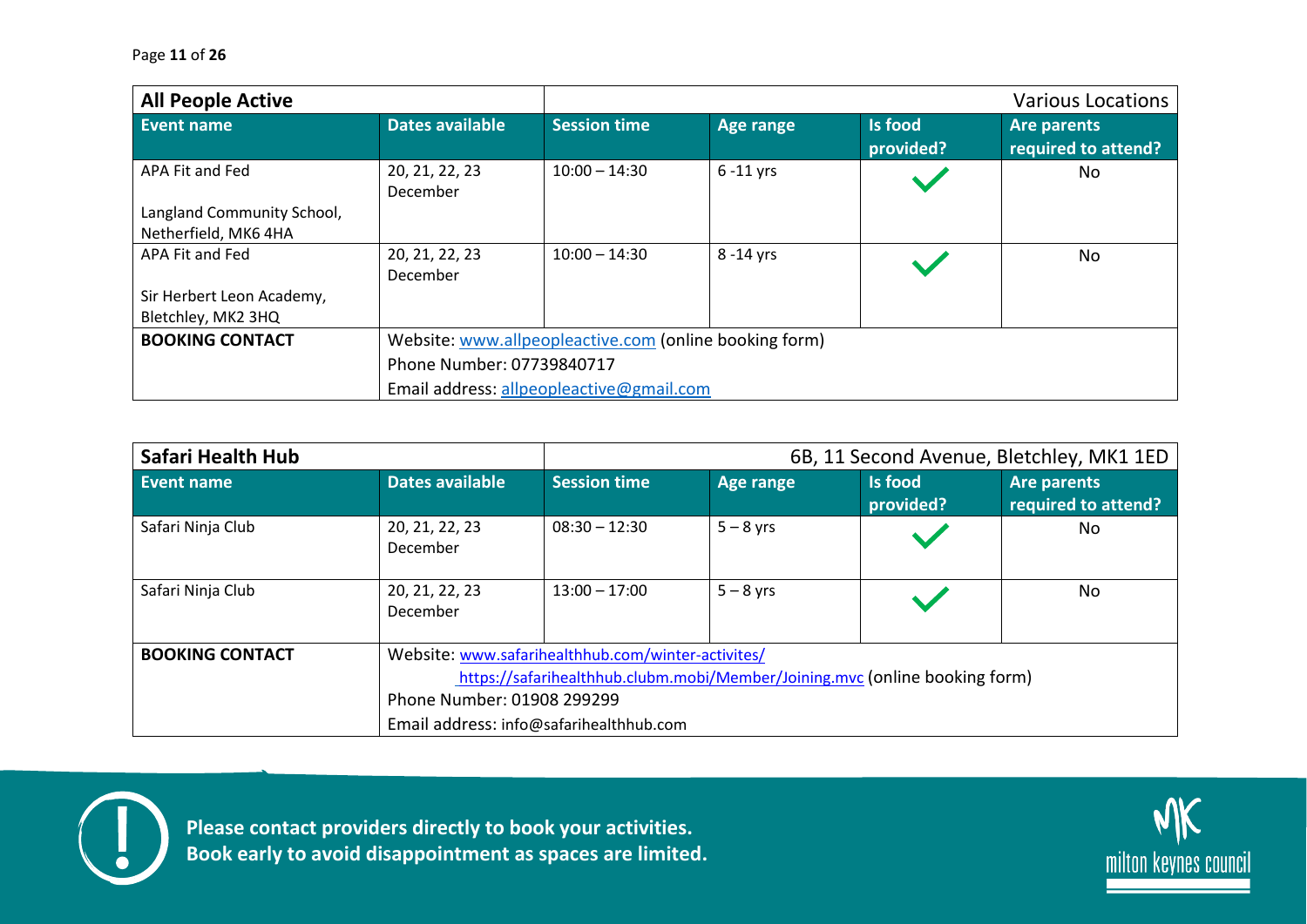| <b>Black Sheep Collective</b>                                                                                                                               |                                                  |                     |                  | The Old Bath House, Wolverton, MK12 5DG |                                           |  |  |
|-------------------------------------------------------------------------------------------------------------------------------------------------------------|--------------------------------------------------|---------------------|------------------|-----------------------------------------|-------------------------------------------|--|--|
| <b>Event name</b>                                                                                                                                           | <b>Dates available</b>                           | <b>Session time</b> | <b>Age range</b> | Is food<br>provided?                    | <b>Are parents</b><br>required to attend? |  |  |
| Performing Arts Camp<br>An action packed morning of<br>acting, singing and dance. Be<br>centre stage, learn new skills and<br>meet new friends. Express who | 20, 21 December                                  | $09:00 - 13:00$     | $5 - 10$ yrs     |                                         | No                                        |  |  |
| you are and find your passion for<br>performing. Work with trained<br>performers in a unique creative<br>space open to all experiences<br>and abilities.    | 22, 23 December                                  | $09:00 - 13:00$     | 11 -13 yrs       |                                         | No                                        |  |  |
| <b>BOOKING CONTACT</b>                                                                                                                                      | Website: blacksheepcollective.co.uk              |                     |                  |                                         |                                           |  |  |
|                                                                                                                                                             | Phone Number: 07593077535                        |                     |                  |                                         |                                           |  |  |
|                                                                                                                                                             | Email address: georgia@blacksheepcllective.co.uk |                     |                  |                                         |                                           |  |  |

| <b>Caldecotte Xperience</b>                                                                                                                                                                                                               |                                            |                          |                  | 366 Simpson Road, Simpson, MK6 3AG |                                           |  |  |
|-------------------------------------------------------------------------------------------------------------------------------------------------------------------------------------------------------------------------------------------|--------------------------------------------|--------------------------|------------------|------------------------------------|-------------------------------------------|--|--|
| Event name                                                                                                                                                                                                                                | <b>Dates available</b>                     | <b>Session time</b>      | <b>Age range</b> | Is food<br>provided?               | <b>Are parents</b><br>required to attend? |  |  |
| Caldecotte Xperience is offering<br>outdoor activity days with home<br>cooking for lunch. Come and<br>take part in activities such as<br>climbing, water zorbing,<br>abseiling and canoeing.<br>Transport available from some<br>Estates. | 20, 21, 22, 23<br>December                 | $09:00 - 15:15$          | 11 - 14 yrs      |                                    | No.                                       |  |  |
| <b>BOOKING CONTACT</b>                                                                                                                                                                                                                    | Website: Caldecottexperience.org.uk        |                          |                  |                                    |                                           |  |  |
|                                                                                                                                                                                                                                           |                                            | Phone Number: 0300030998 |                  |                                    |                                           |  |  |
|                                                                                                                                                                                                                                           | Email address: Caldecotte@action4youth.org |                          |                  |                                    |                                           |  |  |



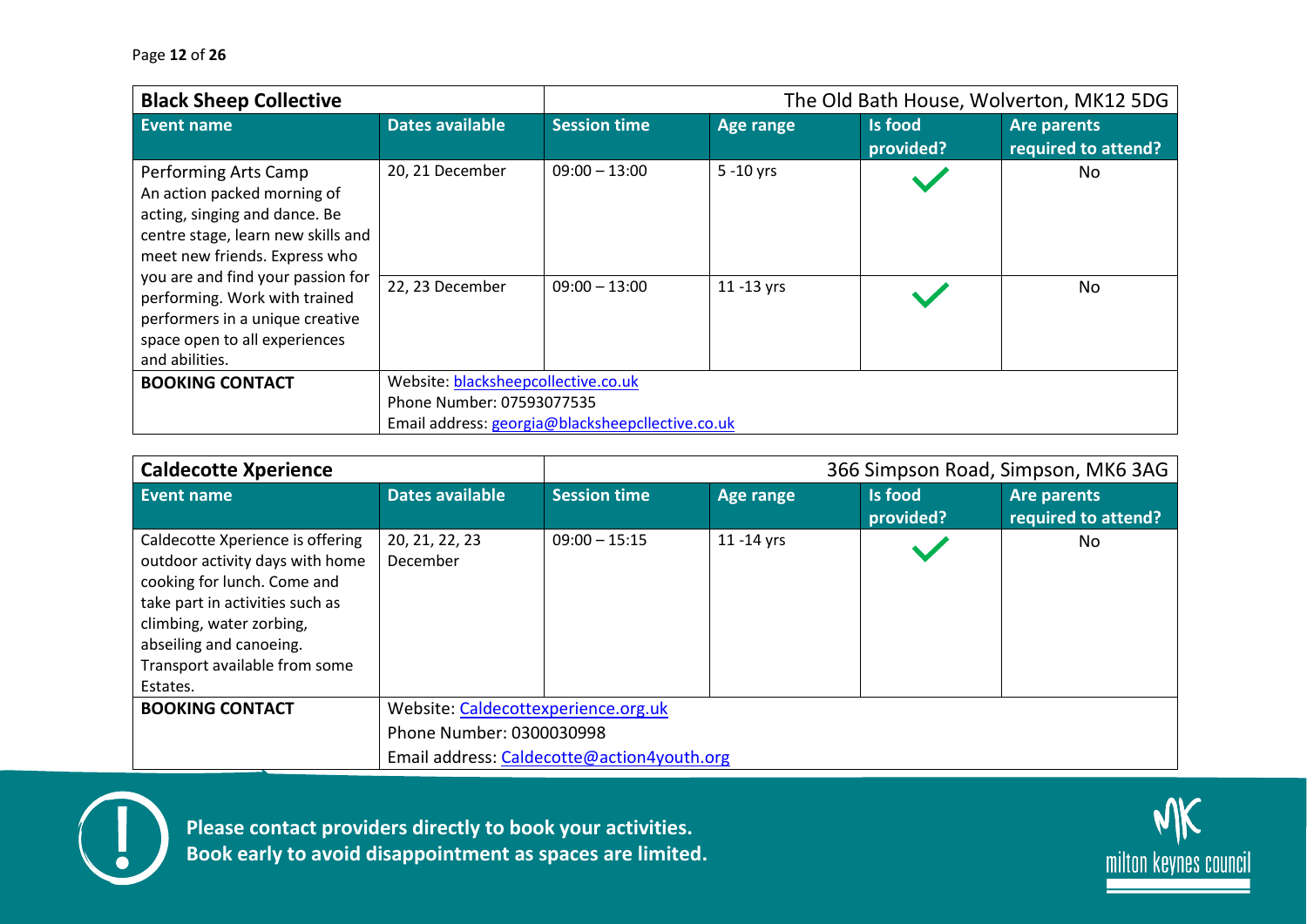| <b>Firm Foundation</b>                                                        | Unit 4 Cochran Close, Off Presley Way, Crownhill Industry MK8 0AJ<br>(Please use MK8 OES for SatNav) |                     |                  |                             |                                           |
|-------------------------------------------------------------------------------|------------------------------------------------------------------------------------------------------|---------------------|------------------|-----------------------------|-------------------------------------------|
| <b>Event name</b>                                                             | <b>Dates available</b>                                                                               | <b>Session time</b> | <b>Age range</b> | <b>Is food</b><br>provided? | <b>Are parents</b><br>required to attend? |
| Event 1: Decorating Christmas<br>Tree Decorations and other                   | 20 December                                                                                          | $09:00 - 13:00$     | $6 - 11$ yrs     |                             | No                                        |
| ornaments                                                                     | 20 December                                                                                          | $13:30 - 17:30$     | $8 - 16$ yrs     |                             | <b>No</b>                                 |
| Event 2: Lego Activities &<br>Construction                                    |                                                                                                      |                     |                  |                             |                                           |
| Event 1: Arts & Crafts Making<br>Christmas-Cards                              | 21 December                                                                                          | $09:00 - 13:00$     | $6 - 11$ yrs     |                             | No                                        |
| Event 2: Developing Creative<br>English Writing-Skills                        |                                                                                                      |                     |                  |                             |                                           |
| Event 3: Lego Activities &<br>Construction                                    | 21 December                                                                                          | $13:30 - 17:30$     | $8 - 16$ yrs     |                             | No                                        |
| Event 1: Writing Activities:<br>Christmas themed stories,<br>poems or letters | 22 December                                                                                          | $09:00 - 13:00$     | $6 - 11$ yrs     |                             | No                                        |
| Event 2: Lego Activities &<br>Construction                                    | 22 December                                                                                          | $13:30 - 17:30$     | $8 - 16$ yrs     |                             | <b>No</b>                                 |
| Event 1: Arts & Craft, cross<br>stitching                                     | 23 December                                                                                          | $09:00 - 13:00$     | $6 - 11$ yrs     |                             | No                                        |
| Event 2: Indoor Games / Puzzles                                               | 23 December                                                                                          | $13:30 - 17:30$     | $8 - 16$ yrs     |                             | <b>No</b>                                 |
| Event 3: Lego Activities &<br>Construction                                    |                                                                                                      |                     |                  |                             |                                           |



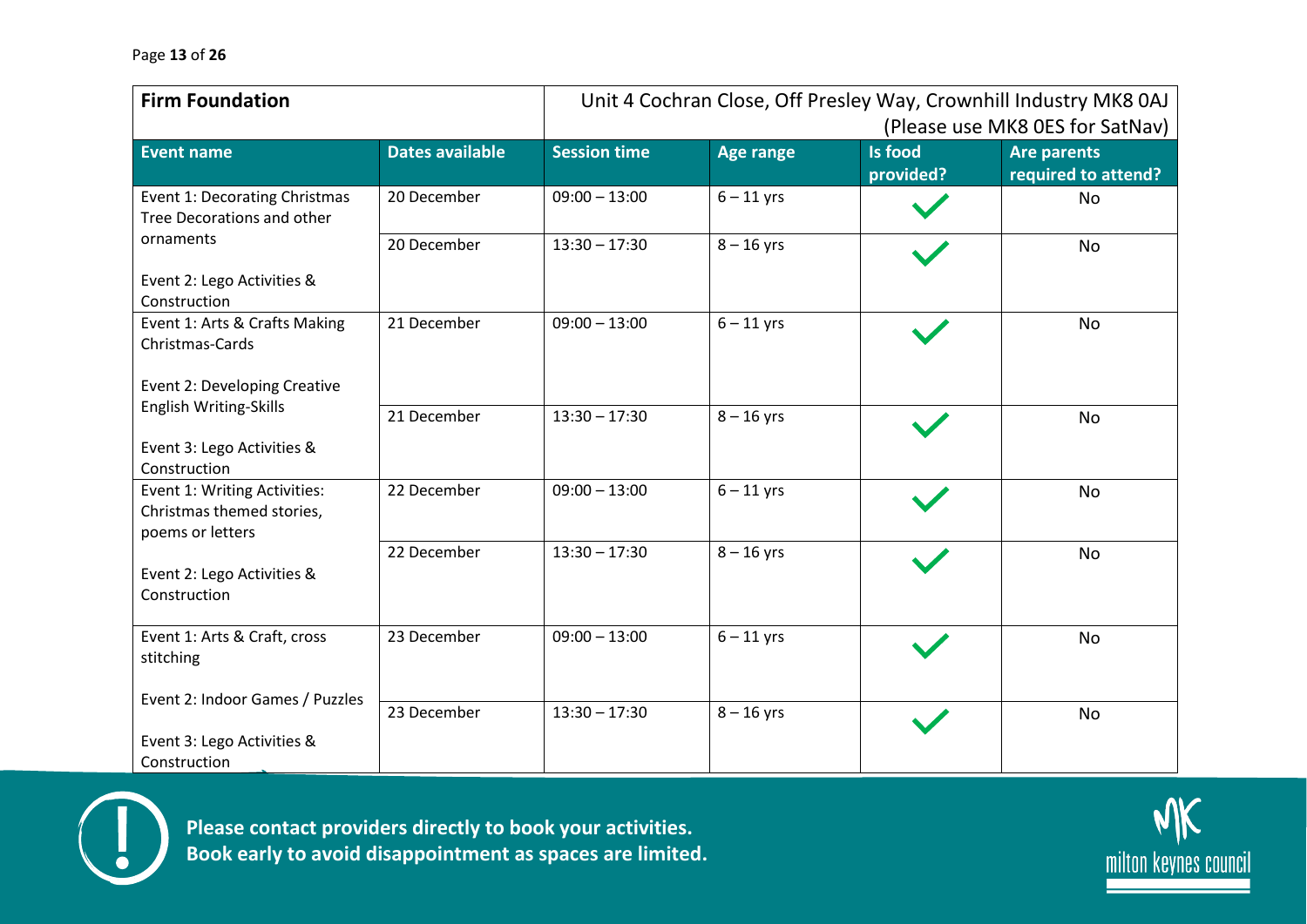| Event 1: Arts & Craft, decorating<br>objects and creating gifts                                 | 24 December                                                                               | $09:00 - 13:00$ | $6 - 11$ yrs |  | No |  |  |
|-------------------------------------------------------------------------------------------------|-------------------------------------------------------------------------------------------|-----------------|--------------|--|----|--|--|
| Event 2: Indoor Games / Puzzles<br>Event 3: Christmas hat or jumper<br>dress up day/Party games | 24 December                                                                               | $13:30 - 17:30$ | $8 - 16$ yrs |  | No |  |  |
| <b>BOOKING CONTACT</b>                                                                          | Website: www.firmfoundationcourse.com                                                     |                 |              |  |    |  |  |
|                                                                                                 | Phone Number: 07984623323 (WhatsApp calls 8am to 6pm)<br>Email address: firmftc@gmail.com |                 |              |  |    |  |  |

| <b>Fit for Sport</b>        |                            | Woughton Leisure Centre, Leadenhall, MK6 5EJ                  |              |                             |                                    |  |  |  |
|-----------------------------|----------------------------|---------------------------------------------------------------|--------------|-----------------------------|------------------------------------|--|--|--|
| Event name                  | Dates available            | <b>Session time</b>                                           | Age range    | <b>Is food</b><br>provided? | Are parents<br>required to attend? |  |  |  |
| Fit for Sport HAF programme | 20, 21, 22, 23<br>December | $09:00 - 15:00$                                               | $4 - 13$ vrs |                             | No                                 |  |  |  |
| <b>BOOKING CONTACT</b>      |                            | Website: www.fitforsport.co.uk<br>Phone Number: 020 8742 4990 |              |                             |                                    |  |  |  |
|                             |                            | Email address: enquiries@fitforsport.co.uk                    |              |                             |                                    |  |  |  |



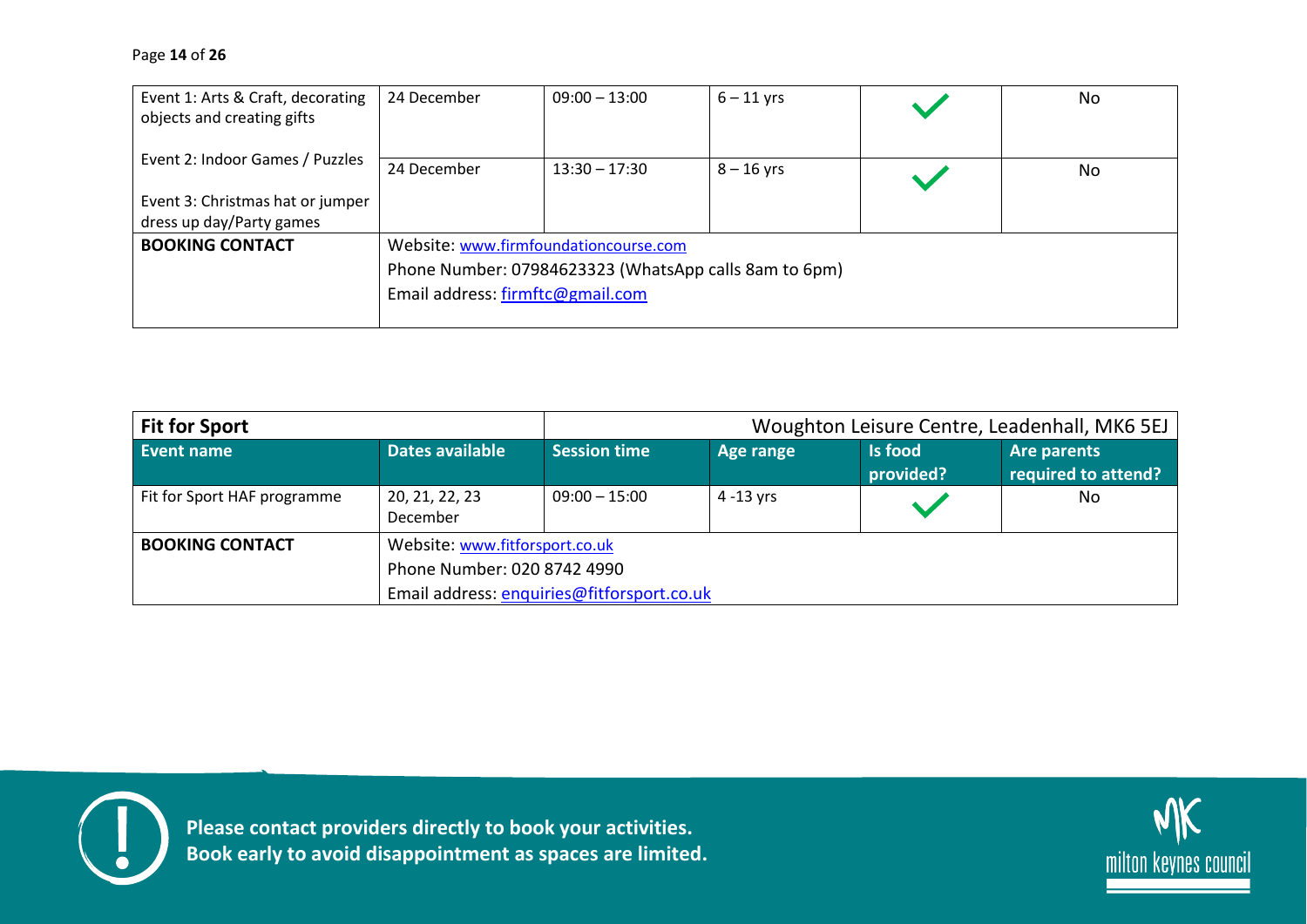| <b>Football Fun Factory</b>                                                                                                                                                                                                      |                                                        |                     |                  | Shenley Leisure Centre, Burchard Crescent, MK5 6HF |                                           |  |
|----------------------------------------------------------------------------------------------------------------------------------------------------------------------------------------------------------------------------------|--------------------------------------------------------|---------------------|------------------|----------------------------------------------------|-------------------------------------------|--|
| Event name                                                                                                                                                                                                                       | <b>Dates available</b>                                 | <b>Session time</b> | <b>Age range</b> | Is food<br>provided?                               | <b>Are parents</b><br>required to attend? |  |
| Football Fun Camp<br>Your child can join our football<br>fun camp that focuses on fun<br>and enjoyment with technical<br>skills training, fun games, and<br>match play with truly unique and<br>incredible football inflatables. | 20, 21, 22, 23, 24<br>December                         | $09:00 - 15:30$     | $4 - 12$ yrs     |                                                    | No.                                       |  |
| <b>BOOKING CONTACT</b>                                                                                                                                                                                                           | Website: www.thefootballfunfactoy.co.uk/camps          |                     |                  |                                                    |                                           |  |
|                                                                                                                                                                                                                                  | Phone Number: 07375491657                              |                     |                  |                                                    |                                           |  |
|                                                                                                                                                                                                                                  | Email address: lukerussell@thefootballfunfactory.co.uk |                     |                  |                                                    |                                           |  |

| <b>Football Fun Factory</b>                                                                                                                                                                                                      |                        | Sir Herbert Leon Academy, Fern Grove, MK2 3HQ    |              |                             |                                           |  |
|----------------------------------------------------------------------------------------------------------------------------------------------------------------------------------------------------------------------------------|------------------------|--------------------------------------------------|--------------|-----------------------------|-------------------------------------------|--|
| Event name                                                                                                                                                                                                                       | <b>Dates available</b> | <b>Session time</b>                              | Age range    | <b>Is food</b><br>provided? | <b>Are parents</b><br>required to attend? |  |
| Football Fun Camp<br>Your child can join our football<br>fun camp that focuses on fun<br>and enjoyment with technical<br>skills training, fun games, and<br>match play with truly unique and<br>incredible football inflatables. | 20, 21, 22 December    | $09:00 - 15:30$                                  | $4 - 12$ yrs |                             | No.                                       |  |
| <b>BOOKING CONTACT</b>                                                                                                                                                                                                           |                        | Website: www.thefootballfunfactoy.co.uk/camps    |              |                             |                                           |  |
|                                                                                                                                                                                                                                  |                        | Phone Number: 07895613029                        |              |                             |                                           |  |
|                                                                                                                                                                                                                                  |                        | Email address: izale@thefootballfunfactory.co.uk |              |                             |                                           |  |



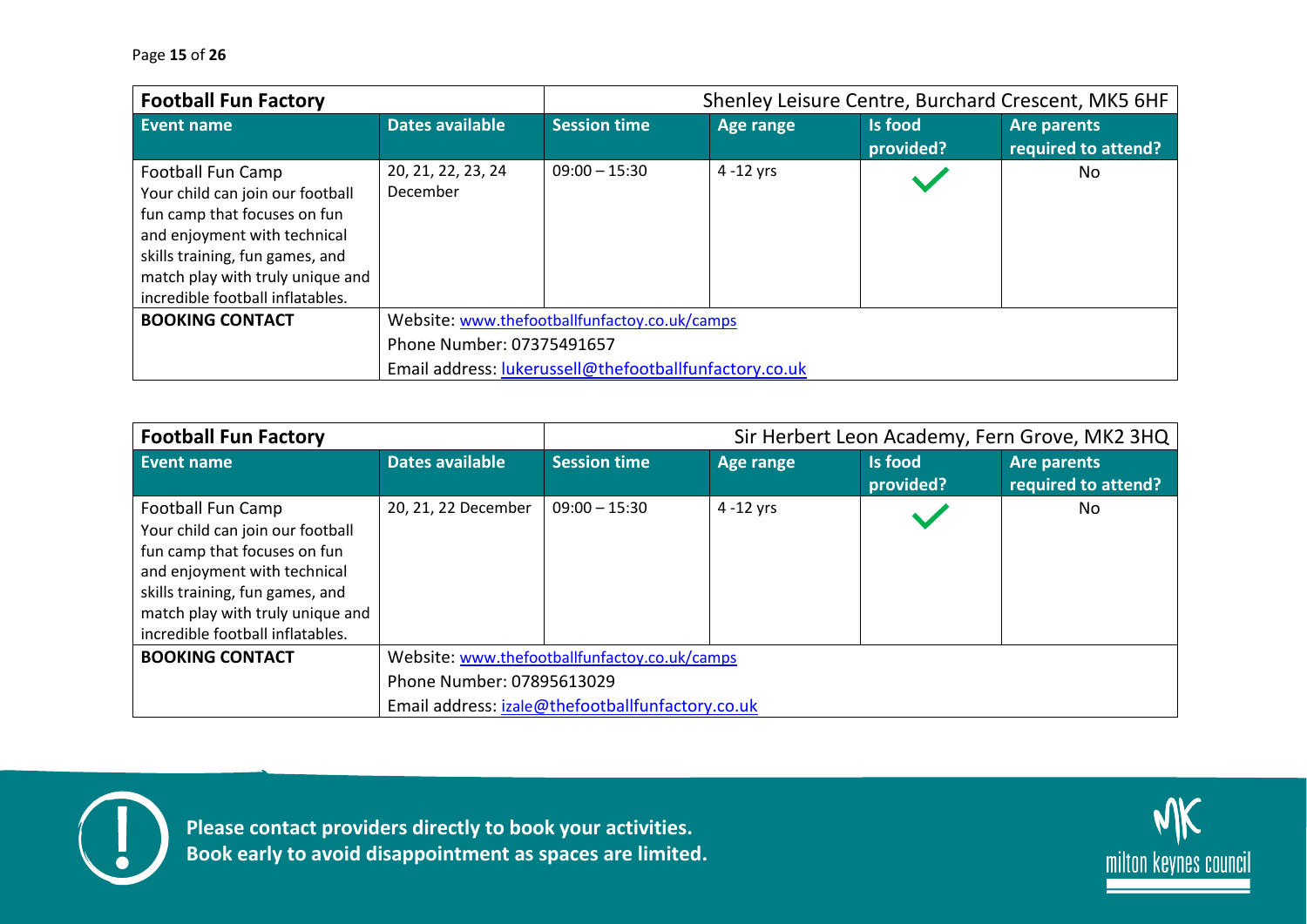| <b>Heego After School Club</b>                                                                                                                                                  |                                       |                     |              | 158 Ramsons Avenue, Conniborrow, MK14 7BH |                                    |  |
|---------------------------------------------------------------------------------------------------------------------------------------------------------------------------------|---------------------------------------|---------------------|--------------|-------------------------------------------|------------------------------------|--|
| <b>Event name</b>                                                                                                                                                               | Dates available                       | <b>Session time</b> | Age range    | <b>Is food</b><br>provided?               | Are parents<br>required to attend? |  |
| Heego after school club winter<br>provisions to make learning fun,<br>focussing some of the time on<br>craft, creating videos, radio<br>podcasts and other exciting<br>projects | 20, 21, 22, 23, 24<br><b>December</b> | $10:00 - 14:00$     | $4 - 16$ yrs |                                           | No                                 |  |
| <b>BOOKING CONTACT</b>                                                                                                                                                          | Phone Number: 07578 552929            |                     |              |                                           |                                    |  |
|                                                                                                                                                                                 | Email address: roda129@hotmail.com    |                     |              |                                           |                                    |  |

| <b>InspireAll</b>                                                                                                                                    |                                                    | Bletchley Leisure Centre, Princes Way, MK2 2HQ |            |                             |                                    |  |
|------------------------------------------------------------------------------------------------------------------------------------------------------|----------------------------------------------------|------------------------------------------------|------------|-----------------------------|------------------------------------|--|
| <b>Event name</b>                                                                                                                                    | Dates available                                    | <b>Session time</b>                            | Age range  | <b>Is food</b><br>provided? | Are parents<br>required to attend? |  |
| Swimming skills catch up, water<br>safety and competency.<br>Followed by a varied activity<br>session and nutritional<br>education and packed lunch. | 20, 21, 22, 23<br>December                         | $09:00 - 13:15$                                | 8 - 12 yrs |                             | No.                                |  |
| <b>BOOKING CONTACT</b>                                                                                                                               | Website: https://www.bletchleyleisurecentre.co.uk/ |                                                |            |                             |                                    |  |
|                                                                                                                                                      | Phone Number: 01908364264                          |                                                |            |                             |                                    |  |
|                                                                                                                                                      | Email address: Victoria.Mosse@inspireall.com       |                                                |            |                             |                                    |  |



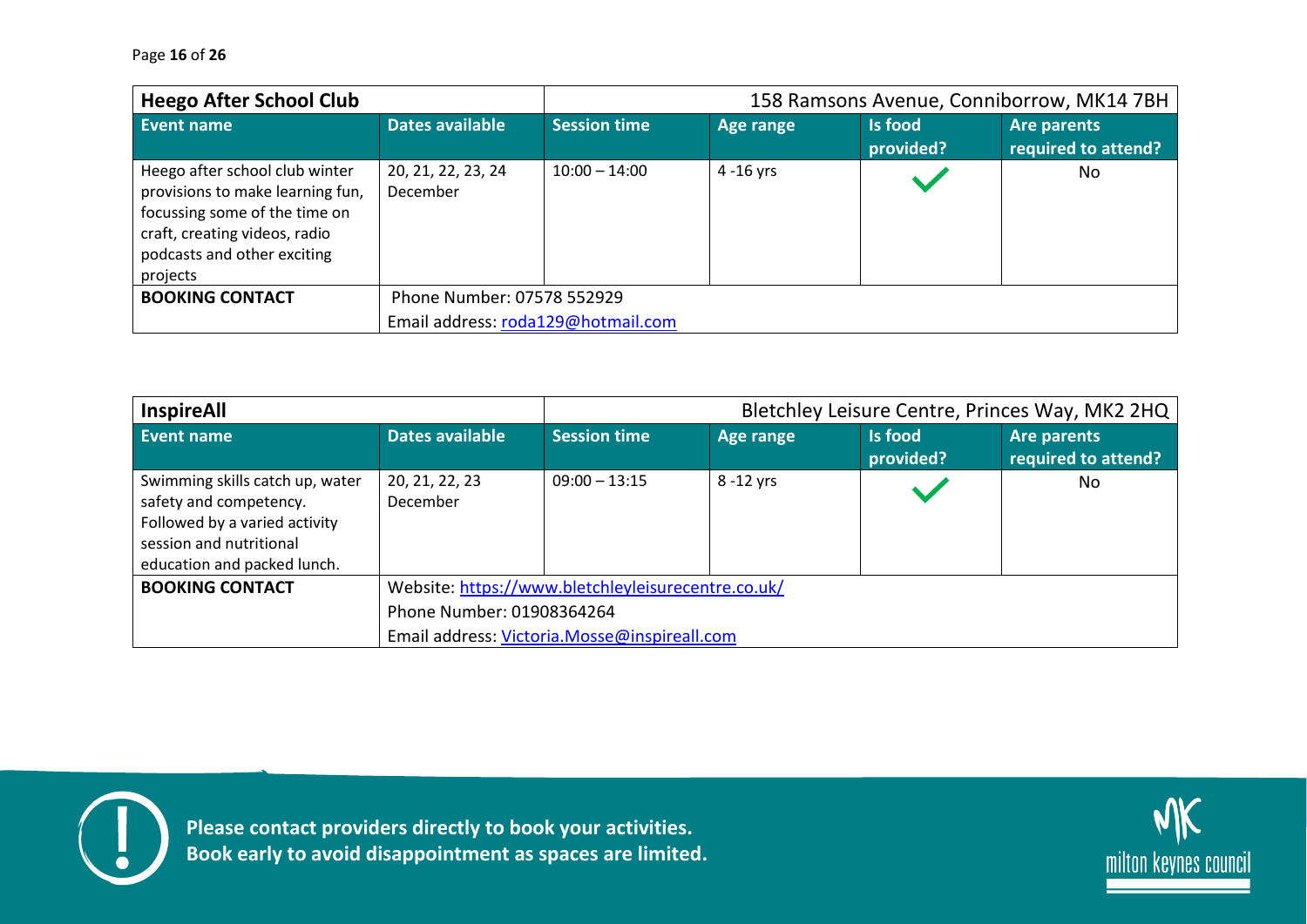| <b>Junior Film Makers</b> |                                |                                                                                                |                  | Harben House, Newport Pagnell, MK16 9EY |                                           |  |  |
|---------------------------|--------------------------------|------------------------------------------------------------------------------------------------|------------------|-----------------------------------------|-------------------------------------------|--|--|
| Event name                | <b>Dates available</b>         | <b>Session time</b>                                                                            | <b>Age range</b> | <b>Is food</b><br>provided?             | <b>Are parents</b><br>required to attend? |  |  |
| Winter Film Club          | 20, 21, 22, 23, 24<br>December | $09:00 - 13:00$                                                                                | $8 - 12$ yrs     |                                         | No                                        |  |  |
| Winter Film Club          | 20, 21, 22, 23, 24<br>December | $14:00 - 18:00$                                                                                | 13 - 17 yrs      |                                         | No                                        |  |  |
| <b>BOOKING CONTACT</b>    |                                | Website: juniorfilmmakers.co.uk<br>Phone Number: 07478115668<br>Email address: info@jcclmi.org |                  |                                         |                                           |  |  |

| <b>Kidz Zone Club</b>                                                                                                                                                                                                                                                                                                                                                                      |                                       | Brooklands Farm Primary School Brooklands, MK107EU |              |                      |                                    |  |
|--------------------------------------------------------------------------------------------------------------------------------------------------------------------------------------------------------------------------------------------------------------------------------------------------------------------------------------------------------------------------------------------|---------------------------------------|----------------------------------------------------|--------------|----------------------|------------------------------------|--|
| <b>Event name</b>                                                                                                                                                                                                                                                                                                                                                                          | <b>Dates available</b>                | <b>Session time</b>                                | Age range    | Is food<br>provided? | Are parents<br>required to attend? |  |
| Multi Activity Holiday Club<br>Each session will include 4<br>activities; from our 'sports stars'<br>list and our 'creative starz list'<br>the activities will relate to our<br>daily themes ensuring a<br>Christmas of fun for all. Children<br>will learn new skills, make new<br>friends, exercise, be creative,<br>develop team building and<br>improve their health and well<br>being | 20, 21, 22, 23<br><b>December</b>     | $09:00 - 15:00$                                    | $4 - 12$ yrs |                      | No                                 |  |
| <b>BOOKING CONTACT</b>                                                                                                                                                                                                                                                                                                                                                                     | Website: www.kidzzoneclub.com         |                                                    |              |                      |                                    |  |
|                                                                                                                                                                                                                                                                                                                                                                                            | Phone Number: 01525 591036            |                                                    |              |                      |                                    |  |
|                                                                                                                                                                                                                                                                                                                                                                                            | Email address: hello@kidzzoneclub.com |                                                    |              |                      |                                    |  |



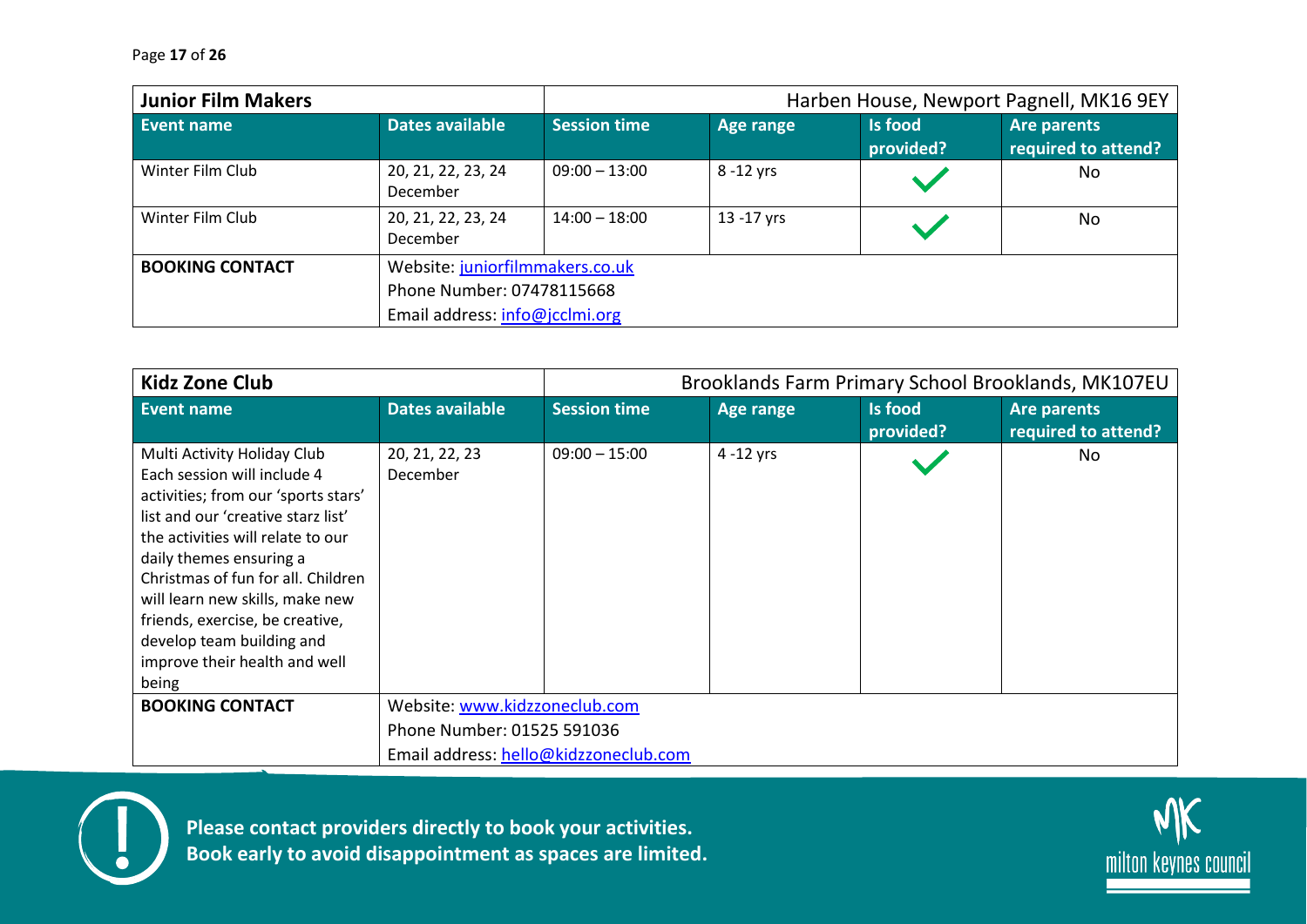| The Middle Eastern Cultural Group (MECG)<br>and The Middle Eastern Language School<br>(MELS)                  |                                          |                                             |                  |                             | <b>Various Locations</b>                                                                     |  |  |
|---------------------------------------------------------------------------------------------------------------|------------------------------------------|---------------------------------------------|------------------|-----------------------------|----------------------------------------------------------------------------------------------|--|--|
| <b>Event name</b>                                                                                             | <b>Dates available</b>                   | <b>Session time</b>                         | <b>Age range</b> | <b>Is food</b><br>provided? | <b>Are parents</b><br>required to attend?                                                    |  |  |
| Christmas Activity-day<br>The Secklow Suite at Acorn<br>House, Midsummer Boulevard,<br>Milton Keynes, MK9 3HP | 21 December                              | $10:00 - 14:00$                             | $4 - 16$ yrs     |                             | Required for<br>younger children<br>$(4-7)$                                                  |  |  |
| Christmas Activity-day<br>Bancroft Meeting Place, 29<br>Hadrian's Drive, Bancroft,<br>MK13 0QB                | 23 December                              | $10:00 - 14:00$                             | $4 - 16$ yrs     |                             | Not required for<br>older children but<br>welcomed to stay in<br>take part in<br>activities. |  |  |
| <b>BOOKING CONTACT</b>                                                                                        | Website: www.school.mecg.org.uk          |                                             |                  |                             |                                                                                              |  |  |
|                                                                                                               |                                          | Phone Number: 01908 261 587 / 0797 690 5344 |                  |                             |                                                                                              |  |  |
|                                                                                                               | Email address: ayser.aljawad@mecg.org.uk |                                             |                  |                             |                                                                                              |  |  |

| <b>MK College</b>       |                            | Sport Central, Elder Gate, MK9 1EN                                                                                                               |            |                             |                                    |  |
|-------------------------|----------------------------|--------------------------------------------------------------------------------------------------------------------------------------------------|------------|-----------------------------|------------------------------------|--|
| Event name              | Dates available            | <b>Session time</b>                                                                                                                              | Age range  | <b>Is food</b><br>provided? | Are parents<br>required to attend? |  |
| Multi Sports Activities | 20, 21, 22, 23<br>December | $10:00 - 14:00$                                                                                                                                  | 8 - 16 yrs |                             | No                                 |  |
| <b>BOOKING CONTACT</b>  | Phone Number-01908 684200  | Website-Sport Central MK - Sports and Leisure facilities in Milton Keynes (sportcentralmkc.co.uk)<br>Email address-sport.central@mkcollege.ac.uk |            |                             |                                    |  |



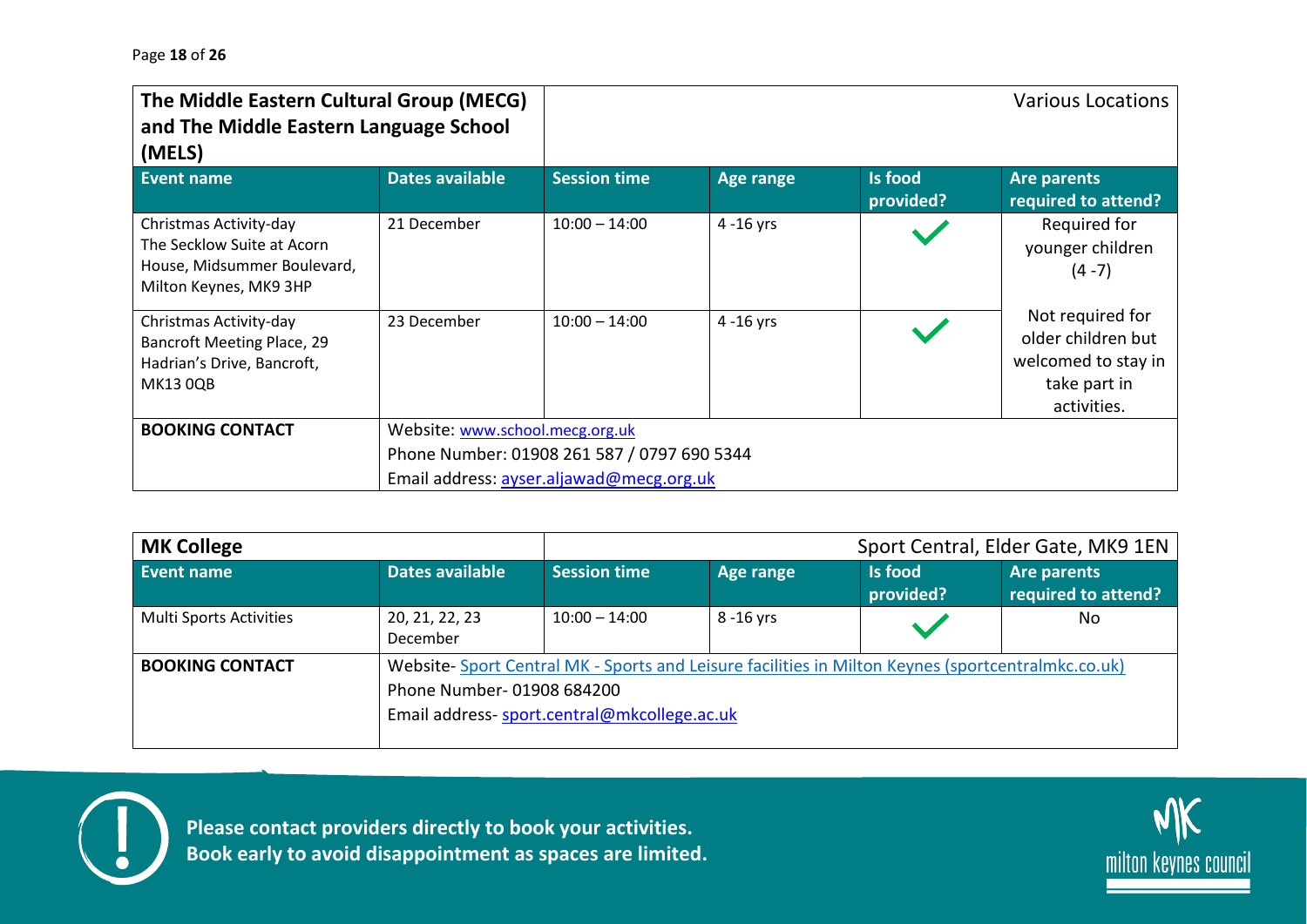| <b>MK Dons SET</b>                                                                                         | Marshalls Arena Stadium MK, Stadium Way West, MK1 1ST |                     |                                                                                                      |                      |                                           |  |  |  |
|------------------------------------------------------------------------------------------------------------|-------------------------------------------------------|---------------------|------------------------------------------------------------------------------------------------------|----------------------|-------------------------------------------|--|--|--|
| Event name                                                                                                 | Dates available                                       | <b>Session time</b> | Age range                                                                                            | Is food<br>provided? | <b>Are parents</b><br>required to attend? |  |  |  |
| 4 Days of Christmas with MK<br>Dons SET.<br>Fun sports, arts and activities<br>programme for young people. | 20, 21, 22, 23<br>December                            | $09:00 - 13:00$     | $8 - 11$ yrs                                                                                         |                      | No                                        |  |  |  |
| <b>BOOKING CONTACT</b>                                                                                     |                                                       |                     | Website: www.mkdonsset.com<br>Phone Number: 01908 622888<br>Email address: information@mkdonsset.com |                      |                                           |  |  |  |

| <b>MK Melting Pot</b>                                    |                                                                      | Marsh Drive Community Hall, Great Linford, MK4 5HH |                                                                     |                             |                                    |
|----------------------------------------------------------|----------------------------------------------------------------------|----------------------------------------------------|---------------------------------------------------------------------|-----------------------------|------------------------------------|
| Event name                                               | Dates available                                                      | <b>Session time</b>                                | Age range                                                           | <b>Is food</b><br>provided? | Are parents<br>required to attend? |
| Cooking and Fun Sessions held in<br><b>Great Linford</b> | 20, 21, 22, 23<br>December                                           | $10:00 - 14:30$                                    | 7 -16 vrs                                                           |                             | No                                 |
| <b>BOOKING CONTACT</b>                                   | Phone Number: 01908585537<br>Email address: mkmeltingpot@hotmail.com |                                                    | Website: Visit MK Melting Pot on Facebook or www.mkmeltingpot.co.uk |                             |                                    |



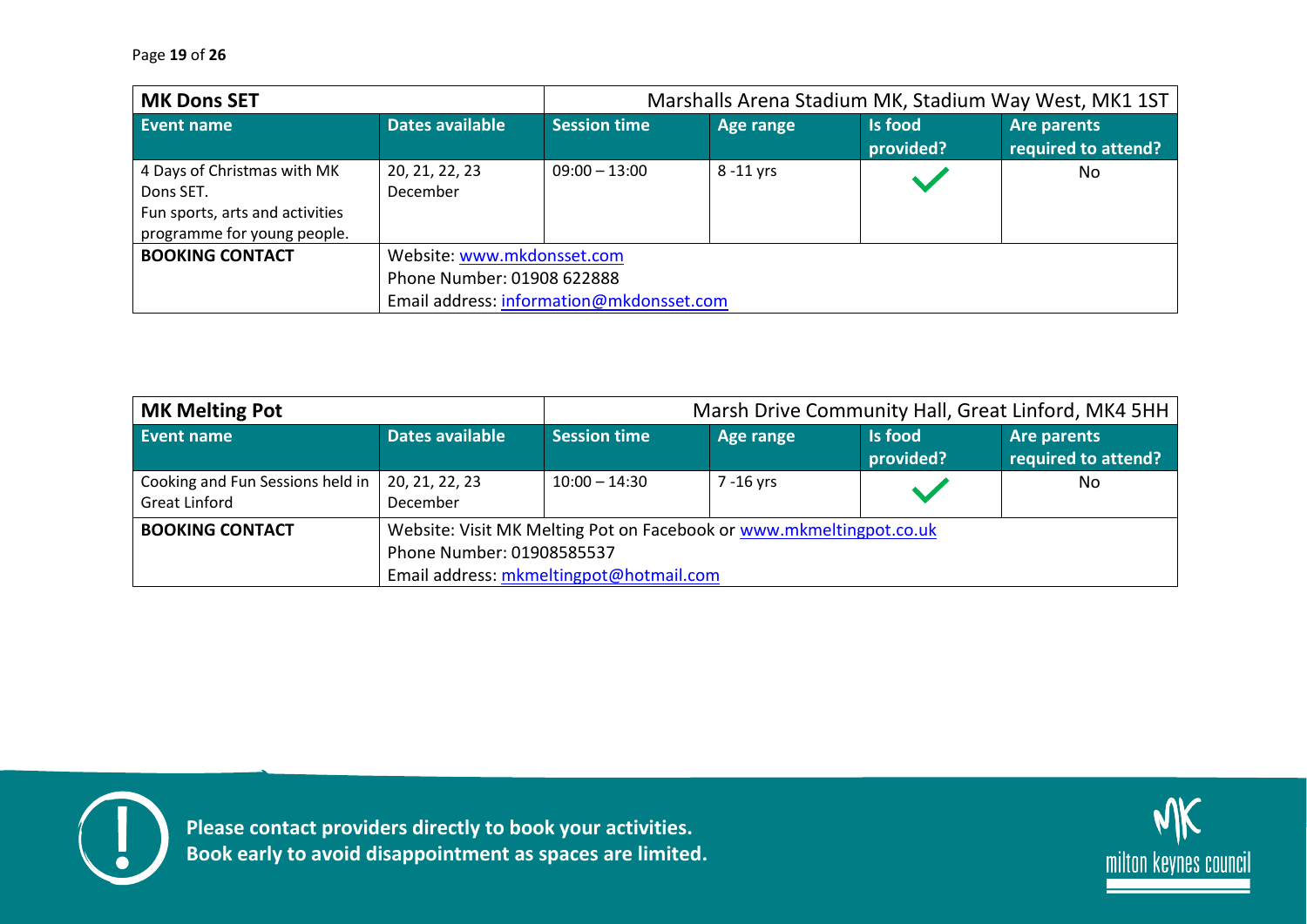| <b>MK Springers</b>                                                                                                                                                         |                                          |                            |              | 16-17 Carters Lane, Kiln Farm, MK11 3ES |                                    |  |  |
|-----------------------------------------------------------------------------------------------------------------------------------------------------------------------------|------------------------------------------|----------------------------|--------------|-----------------------------------------|------------------------------------|--|--|
| Event name                                                                                                                                                                  | Dates available                          | <b>Session time</b>        | Age range    | Is food<br>provided?                    | Are parents<br>required to attend? |  |  |
| Gymnastics for all abilities. Fun<br>Games and make new friends. A<br>full range of gymnastic<br>equipment. Learn new skills,<br>cartwheels, handstands, flips &<br>tricks. | 20, 21, 22, 23<br>December               | $09:00 - 13:00$            | $6 - 14$ yrs |                                         | No                                 |  |  |
| <b>BOOKING CONTACT</b>                                                                                                                                                      | Website: www.mkspringers.com             |                            |              |                                         |                                    |  |  |
|                                                                                                                                                                             |                                          | Phone Number: 01908 217788 |              |                                         |                                    |  |  |
|                                                                                                                                                                             | Email address: enquiries@mkspringers.com |                            |              |                                         |                                    |  |  |

| <b>Newton Leys Primary School</b>           |                                                                                                                         | Newton Leys Primary School, San Andres Drive, MK3 5GG |              |                             |                                    |  |
|---------------------------------------------|-------------------------------------------------------------------------------------------------------------------------|-------------------------------------------------------|--------------|-----------------------------|------------------------------------|--|
| Event name                                  | Dates available                                                                                                         | <b>Session time</b>                                   | Age range    | <b>Is food</b><br>provided? | Are parents<br>required to attend? |  |
| Newton Leys Primary School<br>Holiday Club. | 20, 21, 22, 23<br>December                                                                                              | $08:00 - 17:00$                                       | $4 - 11$ vrs |                             | No                                 |  |
| <b>BOOKING CONTACT</b>                      | Website: http://www.newtonleysprimary.org/<br>Phone Number: 01908 630253<br>Email address: office@newtonleysprimary.org |                                                       |              |                             |                                    |  |



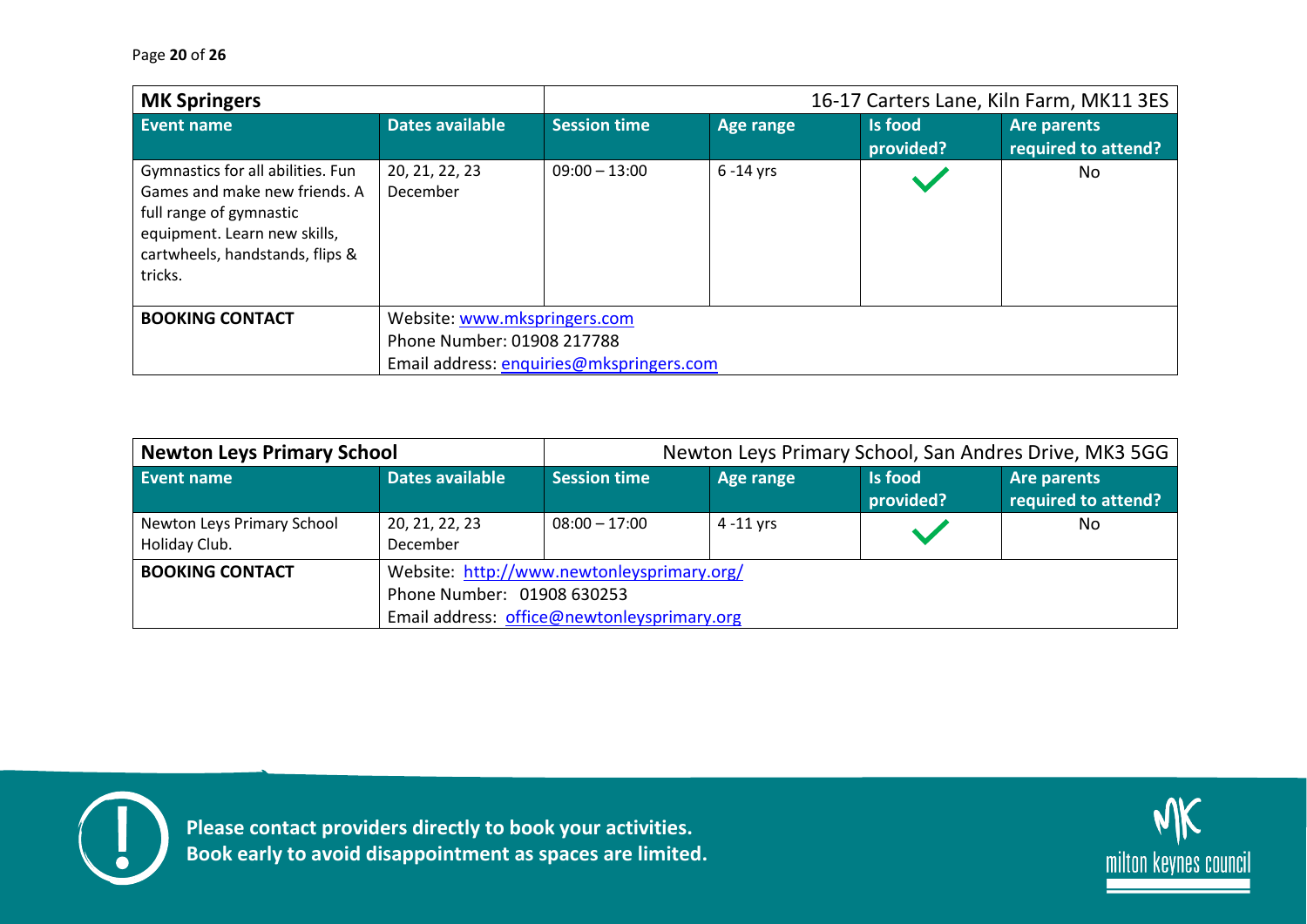| <b>MKPA</b>                                                                                                                                                                                                         |                                                                                                             |                     |                  |                      | <b>Various Locations</b>                  |  |  |
|---------------------------------------------------------------------------------------------------------------------------------------------------------------------------------------------------------------------|-------------------------------------------------------------------------------------------------------------|---------------------|------------------|----------------------|-------------------------------------------|--|--|
| <b>Event name</b>                                                                                                                                                                                                   | <b>Dates available</b>                                                                                      | <b>Session time</b> | <b>Age range</b> | Is food<br>provided? | <b>Are parents</b><br>required to attend? |  |  |
| Winter indoor crafting and play. Imaginative programme of arts and crafting led by experienced play leaders.<br>Children will have access to free material to complete crafting projects with guidance and support. |                                                                                                             |                     |                  |                      |                                           |  |  |
| <b>Oldbrook Community Hall</b>                                                                                                                                                                                      | 20, 21, 22, 23, 24<br>December                                                                              | $10:00 - 12:30$     | 4 -7 yrs         |                      | <b>No</b>                                 |  |  |
| <b>Oldbrook Community Hall</b>                                                                                                                                                                                      | 20, 21, 22, 23<br>December                                                                                  | $13:30 - 16:00$     | 8-11 yrs         |                      | No                                        |  |  |
| <b>Springfield Community Hall</b>                                                                                                                                                                                   | 20, 21, 22, 23, 24<br>December                                                                              | $10:00 - 12:30$     | $4 - 7$ yrs      |                      | No                                        |  |  |
| <b>Springfield Community Hall</b>                                                                                                                                                                                   | 20, 21, 22, 23<br>December                                                                                  | $13:30 - 16:00$     | 8-11 yrs         |                      | No                                        |  |  |
| <b>Fishermead Trinity Centre</b>                                                                                                                                                                                    | 20, 21, 22, 23, 24<br>December                                                                              | $10:00 - 12:30$     | 4 -7 yrs         |                      | <b>No</b>                                 |  |  |
| <b>Fishermead Trinity Centre</b>                                                                                                                                                                                    | 20, 21, 22, 23<br>December                                                                                  | $13:30 - 16:00$     | 8 -11 yrs        |                      | <b>No</b>                                 |  |  |
| <b>Fishermead Trinity Centre</b>                                                                                                                                                                                    | 24 December                                                                                                 | $13:00 - 15:30$     | 8 -11 yrs        |                      | <b>No</b>                                 |  |  |
| <b>BOOKING CONTACT</b>                                                                                                                                                                                              | Website: www.mkpa.co.uk/open-access-play/<br>Phone Number: 01908 263033<br>Email address: admin@mpkpa.co.uk |                     |                  |                      |                                           |  |  |



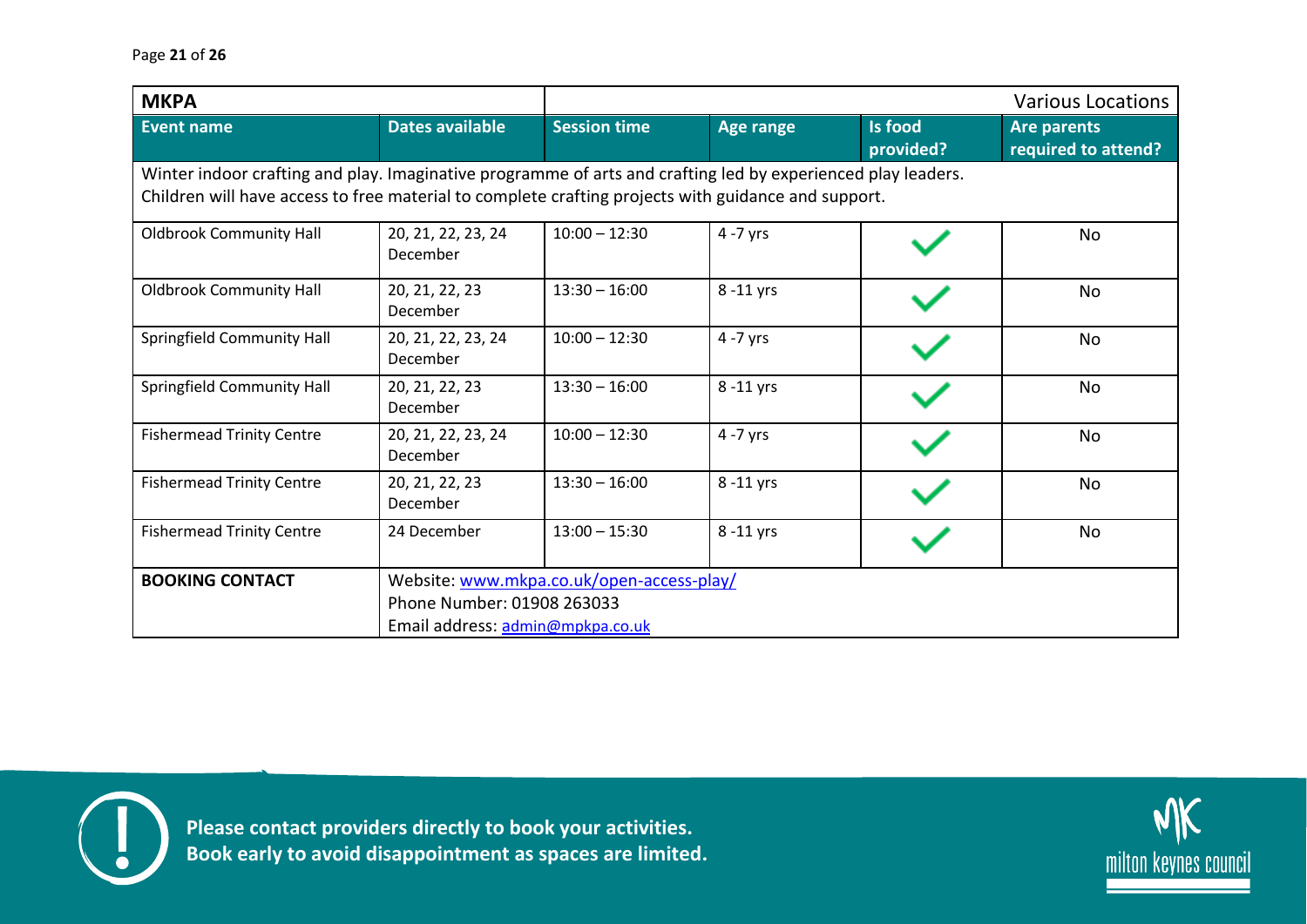| <b>Nkiru Arts</b>                                                                                                                                                                                                                                                                                                          | 2 Burners Lane, Kiln Farm, MK11 3HB      |                     |            |                      |                                    |  |
|----------------------------------------------------------------------------------------------------------------------------------------------------------------------------------------------------------------------------------------------------------------------------------------------------------------------------|------------------------------------------|---------------------|------------|----------------------|------------------------------------|--|
| Event name                                                                                                                                                                                                                                                                                                                 | Dates available                          | <b>Session time</b> | Age range  | Is food<br>provided? | Are parents<br>required to attend? |  |
| <b>Gift Wrapping</b><br>This activity is designed for<br>older students with a keen<br>interest in arts, craft & design.<br>Good manual dexterity and<br>concentration required.<br>Please do not book multiple<br>activities for same date in hope<br>to choose later, places are very<br>limited at only 12 per session. | 20, 21, 22, 23<br><b>December</b>        | $10:00 - 14:00$     | 12 -18 yrs |                      | No.                                |  |
| <b>BOOKING CONTACT</b>                                                                                                                                                                                                                                                                                                     | Website: http://nkiruarts.org.uk/contact |                     |            |                      |                                    |  |
|                                                                                                                                                                                                                                                                                                                            | Email address: nkiruarts@gmail.com       |                     |            |                      |                                    |  |

| <b>Northampton Saints Foundation</b>                                                                                                                                                  |                                                       | Top Jump inflatable park, Northfield Drive, MK15 0DQ |            |                             |                                    |  |
|---------------------------------------------------------------------------------------------------------------------------------------------------------------------------------------|-------------------------------------------------------|------------------------------------------------------|------------|-----------------------------|------------------------------------|--|
| <b>Event name</b>                                                                                                                                                                     | Dates available                                       | <b>Session time</b>                                  | Age range  | <b>Is food</b><br>provided? | Are parents<br>required to attend? |  |
| To provide young people with<br>physical activity opportunities,<br>top jump inflatable park, boost<br>trampoline park, local parks,<br>mini golf, bowling, rock up and<br>many more! | 20, 21, 22, 23<br>December                            | $09:00 - 13:00$                                      | 8 - 16 yrs |                             | No                                 |  |
| <b>BOOKING CONTACT</b>                                                                                                                                                                | Website: https://www.northamptonsaintsfoundation.org/ |                                                      |            |                             |                                    |  |
|                                                                                                                                                                                       | Phone number: 07713783505                             |                                                      |            |                             |                                    |  |
|                                                                                                                                                                                       | Email address: Admin@northamptonsaintsfoundation.org  |                                                      |            |                             |                                    |  |



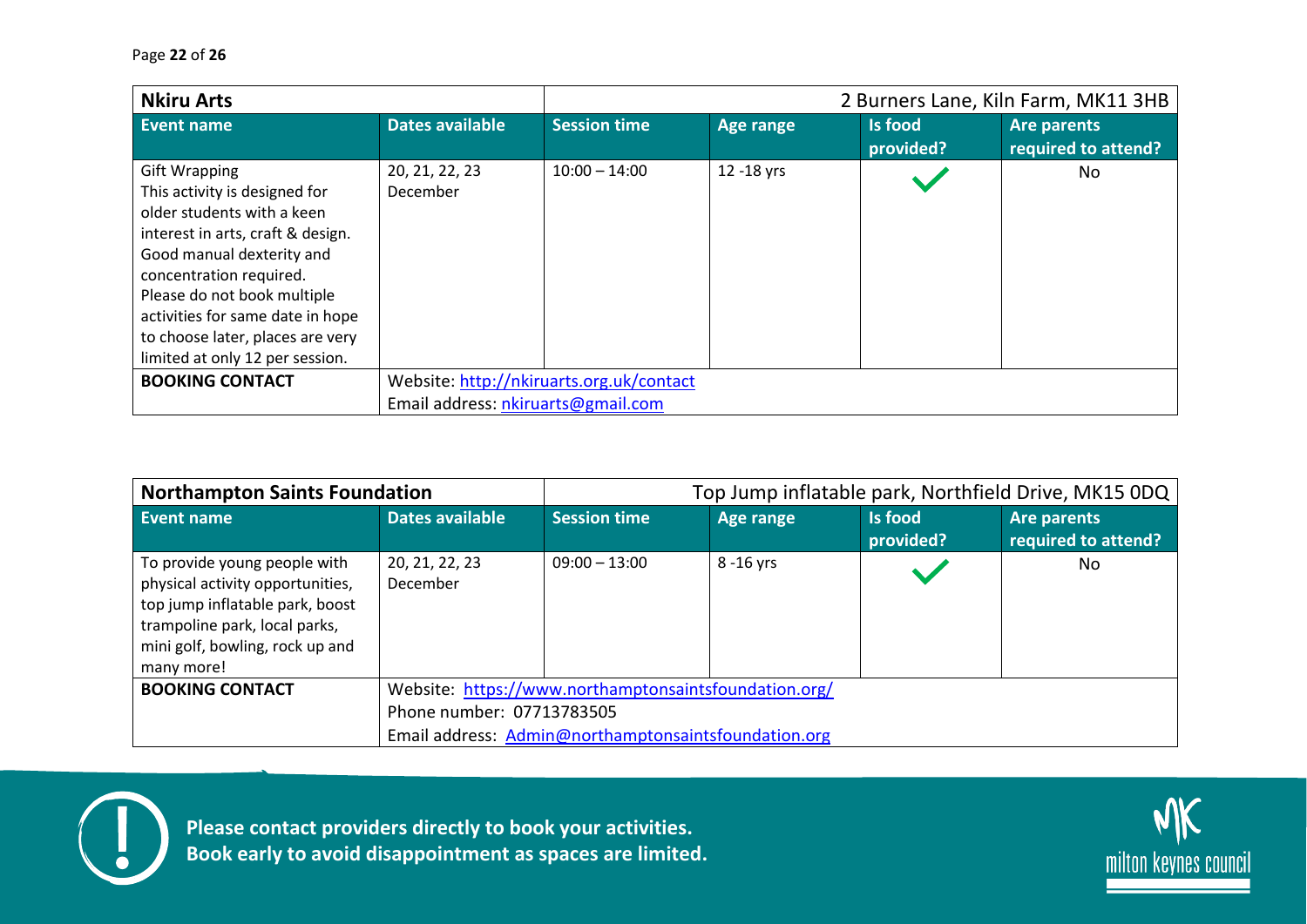| <b>Premier Education</b>                                                                                                        |                                                                                                                                                                                                                                                                                                                                                                                                                                                                                                                                                                                                                                                                         |                     |                  |                             | <b>Various Locations</b>                  |  |  |
|---------------------------------------------------------------------------------------------------------------------------------|-------------------------------------------------------------------------------------------------------------------------------------------------------------------------------------------------------------------------------------------------------------------------------------------------------------------------------------------------------------------------------------------------------------------------------------------------------------------------------------------------------------------------------------------------------------------------------------------------------------------------------------------------------------------------|---------------------|------------------|-----------------------------|-------------------------------------------|--|--|
| <b>Event name</b>                                                                                                               | <b>Dates available</b>                                                                                                                                                                                                                                                                                                                                                                                                                                                                                                                                                                                                                                                  | <b>Session time</b> | <b>Age range</b> | <b>Is food</b><br>provided? | <b>Are parents</b><br>required to attend? |  |  |
| Multi - Activity Camp - A variety of sports, activities, crafts, cooking, guided play and more. We have something for everyone! |                                                                                                                                                                                                                                                                                                                                                                                                                                                                                                                                                                                                                                                                         |                     |                  |                             |                                           |  |  |
| Heronsgate School, Walnut Tree                                                                                                  | 20, 21, 22, 23<br>December                                                                                                                                                                                                                                                                                                                                                                                                                                                                                                                                                                                                                                              | $09:00 - 15:30$     | $5 - 12$ yrs     |                             | <b>No</b>                                 |  |  |
| Oxley Park Academy, Shenley<br>Wood                                                                                             | 20, 21, 22, 23<br>December                                                                                                                                                                                                                                                                                                                                                                                                                                                                                                                                                                                                                                              | $09:00 - 15:30$     | $5 - 12$ yrs     |                             | <b>No</b>                                 |  |  |
| Giffard Park Primary, Giffard<br>Park                                                                                           | 20, 21, 22, 23<br>December                                                                                                                                                                                                                                                                                                                                                                                                                                                                                                                                                                                                                                              | $09:00 - 15:00$     | $5 - 12$ yrs     |                             | No                                        |  |  |
| Portfields Primary School,<br><b>Newport Pagnell</b>                                                                            | 20, 21, 22, 23<br>December                                                                                                                                                                                                                                                                                                                                                                                                                                                                                                                                                                                                                                              | $09:00 - 15:30$     | 5 - 12 yrs       |                             | <b>No</b>                                 |  |  |
| Priory Rise School, Tattenhoe<br>Park                                                                                           | 20, 21, 22, 23<br>December                                                                                                                                                                                                                                                                                                                                                                                                                                                                                                                                                                                                                                              | $09:00 - 15:30$     | $5 - 12$ yrs     |                             | No                                        |  |  |
| Russell Street School, Stony<br>Stratford                                                                                       | 20, 21, 22, 23<br>December                                                                                                                                                                                                                                                                                                                                                                                                                                                                                                                                                                                                                                              | $09:00 - 15:00$     | $5 - 9$ yrs      |                             | No                                        |  |  |
| <b>BOOKING CONTACT</b>                                                                                                          | Heronsgate, Walnut Tree - https://family.premier-education.com/add-course/732850/<br>Oxley Park Academy, Shenley Wood - https://family.premier-education.com/add-course/732840/<br>Giffard Park Primary School, Giffard Park - https://family.premier-education.com/add-course/732860/<br>Portfields Primary School, Newport Pagnell - https://family.premier-education.com/add-course/732864/<br>Priory Rise, Tattenhoe - https://family.premier-education.com/add-course/732853/<br>Russell Street School, Stony Stratford - https://family.premier-education.com/add-course/732839/<br>Phone Number - 01908 597940<br>Email address - mkoffice@premier-education.com |                     |                  |                             |                                           |  |  |



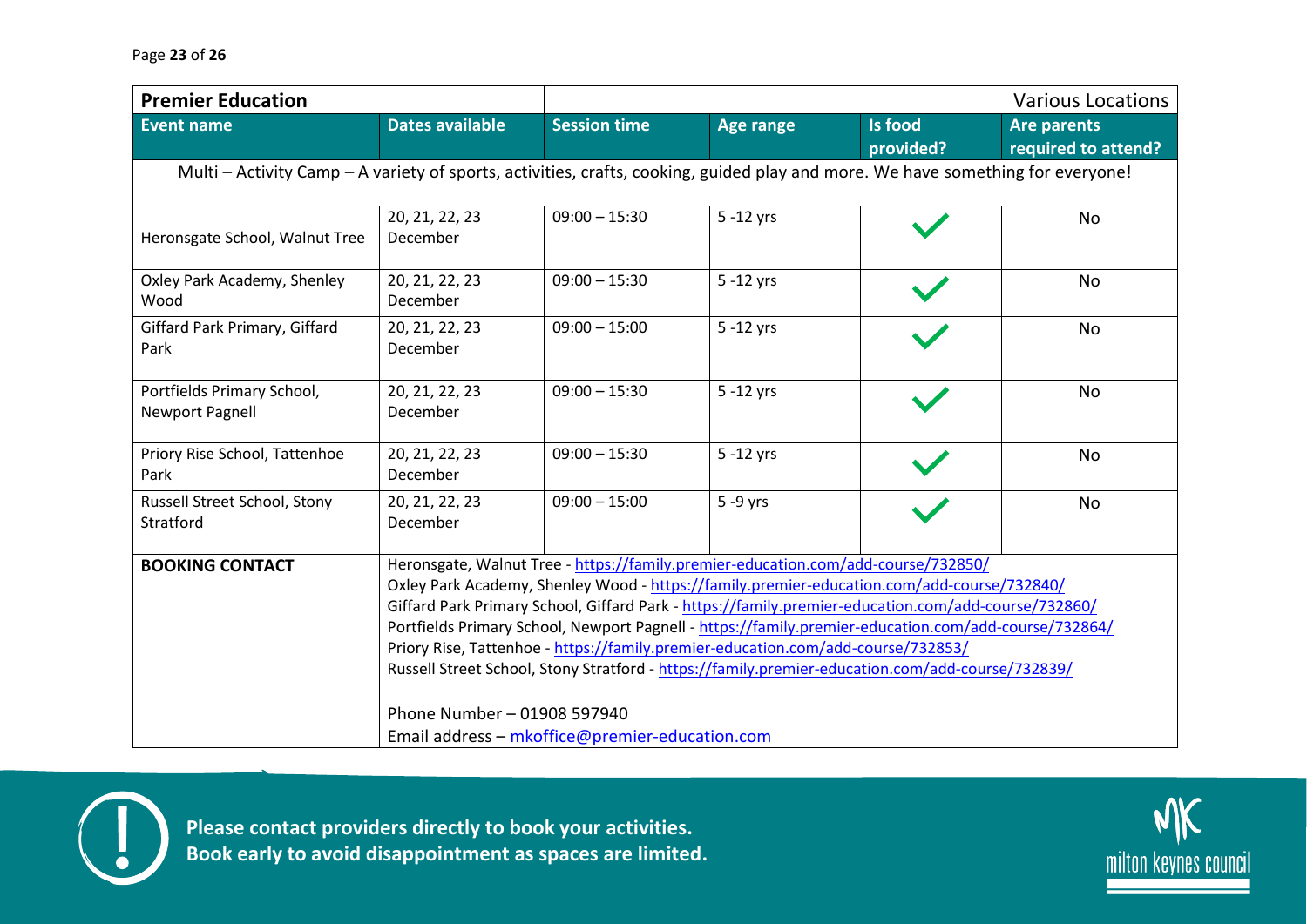| <b>Ride High Equestrian Centre</b>                                                                                                                                                   |                            | Ride High Equestrian Centre, Loughton, MK5 8EJ |                                                                                  |                      |                                    |
|--------------------------------------------------------------------------------------------------------------------------------------------------------------------------------------|----------------------------|------------------------------------------------|----------------------------------------------------------------------------------|----------------------|------------------------------------|
| Event name                                                                                                                                                                           | Dates available            | <b>Session time</b>                            | <b>Age range</b>                                                                 | Is food<br>provided? | Are parents<br>required to attend? |
| 20, 21, 22, 23<br>Winter Fun @ Ride High<br>December<br>Equestrian Centre.<br>Join us for a full filled time at<br>Ride High. Meet our ponies and<br>horses, learn about their care, |                            | $09:00 - 13:00$                                | $5 - 12$ yrs                                                                     |                      | No.                                |
| make new friends, take part in<br>team challenges and spend<br>time creating in our craft<br>sessions.<br>We look forward to seeing you!                                             | 20, 21, 22, 23<br>December | $13:30 - 17:30$                                | $5 - 12$ yrs                                                                     |                      | No                                 |
| <b>BOOKING CONTACT</b>                                                                                                                                                               |                            |                                                | Website: https://www.ridehighequestriancentre.co.uk/view/winter-fun-at-ride-high |                      |                                    |

| Somali Outreach Project                                                              |                                                                                                                    |                     |            | The Point, 602 Midsummer Boulevard, MK9 3NB |                                    |  |
|--------------------------------------------------------------------------------------|--------------------------------------------------------------------------------------------------------------------|---------------------|------------|---------------------------------------------|------------------------------------|--|
| <b>Event name</b>                                                                    | Dates available                                                                                                    | <b>Session time</b> | Age range  | <b>Is food</b><br>provided?                 | Are parents<br>required to attend? |  |
| Winter activity events for more<br>indoor and less outdoors due to<br>weather change | 20, 21, 22, 23, 24<br><b>December</b>                                                                              | $10:00 - 15:00$     | 8 - 16 yrs |                                             | No                                 |  |
| <b>BOOKING CONTACT</b>                                                               | Website: www.sopproject.org<br>Phone Number: 07940397702 / 01908 410907<br>Email address: so project@hotmail.co.uk |                     |            |                                             |                                    |  |



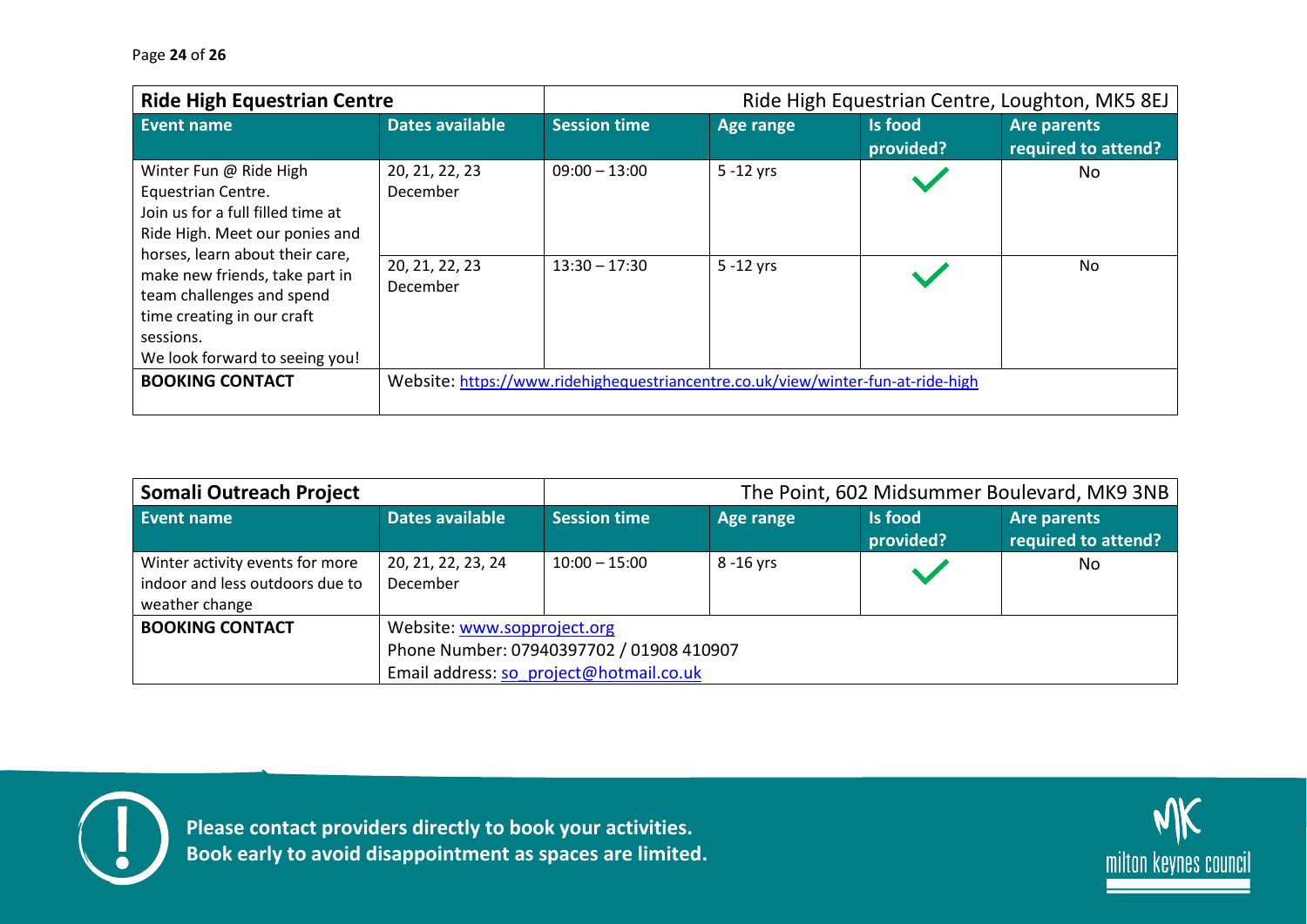| <b>Special Ops Airsoft</b>                                         | Shenley Brook End Community Centre, Egerton Gate, MK5 7HH |                     |            |                             |                                    |
|--------------------------------------------------------------------|-----------------------------------------------------------|---------------------|------------|-----------------------------|------------------------------------|
| Event name                                                         | Dates available                                           | <b>Session time</b> | Age range  | <b>Is food</b><br>provided? | Are parents<br>required to attend? |
| Special Ops HQ Airsoft-Attack<br>Sense Interactive Target Practice | 20, 21, 22, 23, 24<br>December                            | $10:00 - 14:00$     | 8 - 16 yrs |                             | No                                 |
| <b>BOOKING CONTACT</b>                                             | Website: www.specialsopshq.co.uk online booking form      |                     |            |                             |                                    |

| <b>Sports Cool MK</b>                                     |                                | The Point, 602 Midsummer Boulevard, MK9 3NB                                                                        |           |                             |                                    |  |  |
|-----------------------------------------------------------|--------------------------------|--------------------------------------------------------------------------------------------------------------------|-----------|-----------------------------|------------------------------------|--|--|
| Event name                                                | Dates available                | <b>Session time</b>                                                                                                | Age range | <b>Is food</b><br>provided? | Are parents<br>required to attend? |  |  |
| Fun way to keep active and<br>learning with healthy food. | 20, 21, 22, 23, 24<br>December | $09:00 - 13:00$                                                                                                    | 4 -11 vrs |                             | No                                 |  |  |
| <b>BOOKING CONTACT</b>                                    |                                | Website: sportscoolmiltonkeynes.schoolipal.co.uk<br>Phone Number: 07884 924322<br>Email address: mk@Sportscool.org |           |                             |                                    |  |  |